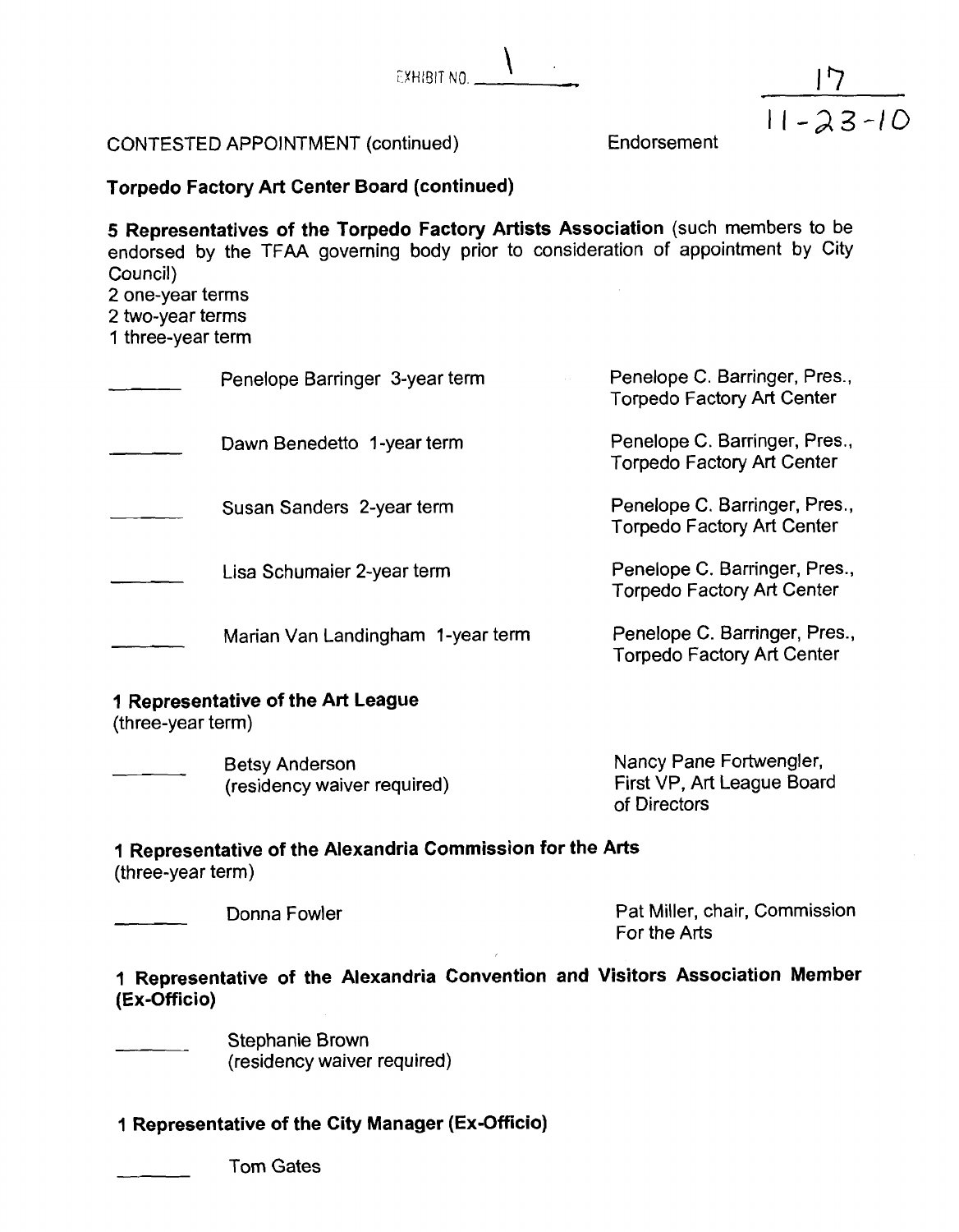Coty Attorn

Name of Council Member

CONTESTED APPOINTMENT

Endorsement

# **Torpedo Factory Art Center Board**

- **1** one-year term
- 2 two-year terms
- 1 three-year term

Dina Biblin Karen Brigham  $\sqrt[n]{\alpha}$  p P P  $*$  2<sup>1</sup>  $\frac{4}{\sqrt{2}}$  Susan Corrigan Donluz, Krupicka, Hnghes, Fassen (residency waiver required) Euille, Donly, Pepper,  $H_{4a}$ ke Ann Dorman<br>Carol Dupre James Ewalt **it water** Michael Hart Euille, Donley, Krapicke, Hushos  $*24$ 13 Maria Hopper Eucle, Donley, Krue.<br>
2 Vicki McGill<br>
(residency waiver required)<br>
2 Kim Putens Eucle, Fa<sup>ppy</sup>  $\overline{\text{W}}$  Vicki McGill<br>
(recidency weiver required) (residency waiver required) (residency waiver required) Eileen Rivera  $\rho_{\ell\rho\rho\mu}$ , Krupicka Franchot Scarver  $\sqrt{\frac{2}{2}}$ P $\mu$ Jaye Smith  $\forall$ eppen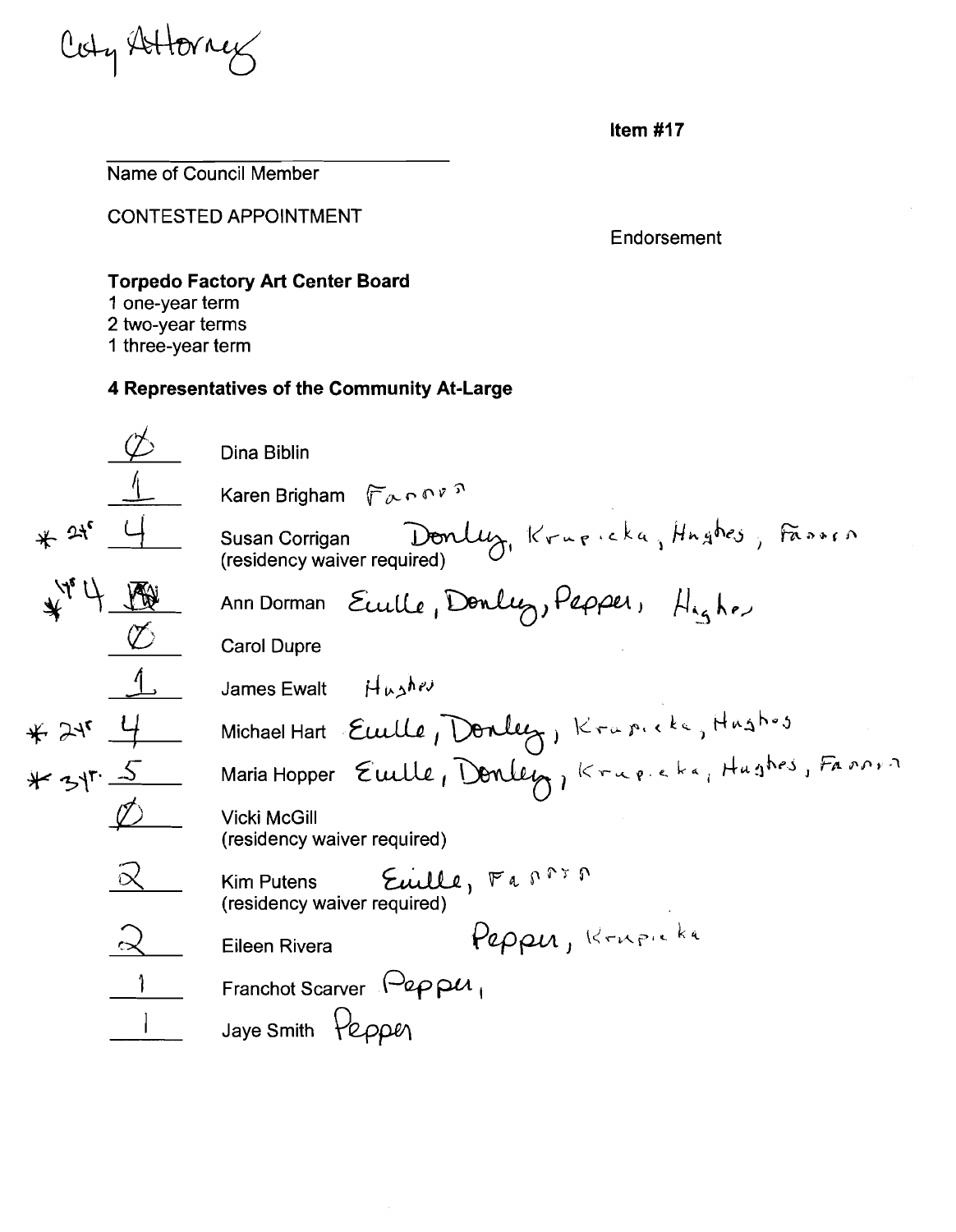Coly Attorney

# **Torpedo Factory Art Center Board (continued)**

**5 Representatives of the Torpedo Factory Artists Association** (such niembers to be endorsed by the TFAA governing body prior to consideration of appointment by City Council)

2 one-year terms

2 two-year terms

1 three-year term

|            | Penelope Barringer 3-year term <i>Peppu, Ewille, Penelope C. Barringer, Pres., Hyghes</i><br>(residency waiver required) Donly, Kerensi Torpedo Factory Art Center Figgons                                                                                        |                                                                                                                                       |
|------------|-------------------------------------------------------------------------------------------------------------------------------------------------------------------------------------------------------------------------------------------------------------------|---------------------------------------------------------------------------------------------------------------------------------------|
|            | Dawn Benedetto 1-year term <i>Peppu</i> , Euille, Penelope C. Barringer, Pres., Hughes (residency waiver required) $\sum_{k=1}^{\infty}$ (residency waiver required) $\sum_{k=1}^{\infty}$ (residency waiver required) $\sum_{k=1}^{\infty}$ ( $k \in \mathbb{Z}$ |                                                                                                                                       |
| ヒ          | Susan Sanders 2-year term Peppu, Euille, Penelope C. Barringer, Pres., Hushes<br>Donly, Krapeka                                                                                                                                                                   |                                                                                                                                       |
| $\epsilon$ | Lisa Schumaier 2-year term Peppu, Euille                                                                                                                                                                                                                          | Penelope C. Barringer, Pres., H <sub>ngher</sub><br>Torpedo Factory Art Center                                                        |
|            | Marian Van Landingham 1-year term<br>Peppu, Ewille, Donly, Krugnek                                                                                                                                                                                                | Penelope C. Barringer, Pres., $H_{a,j}$ <i>be</i> /<br>Torpedo Factory Art Center $\int_{\mathcal{L}_{d}^{d}} \rho \rho_{d} \rho_{d}$ |

# **1 Representative of the Art League**

(three-year term)

example and Betsy Anderson<br>
Betsy Anderson Nancy Pane Fortwengler, residency waiver required) First VP, Art League Board<br>Pepper, Ewille, Donly, Krigheki, Hus<sup>hes</sup> of Directors

# **1 Representative of the Alexandria Commission for the Arts**  (three-year term)

 $\overline{\mathcal{C}}$  Donna Fowler Pat Miller, chair, Commission

rativition, or<br>For the Arts

**1 Representative of the Alexandria convention and Visitors Association Member (Ex-Officio)** 

 $\overleftarrow{C}$  Stephanie Brown (residency waiver required) Papper, Euille Donley, Krapitha, Hugher<br>1 Representative of the City Manager (Ex-Officio)<br>6 Tom Gates<br>Pepper, Euille, Donley, Krupick, Hugher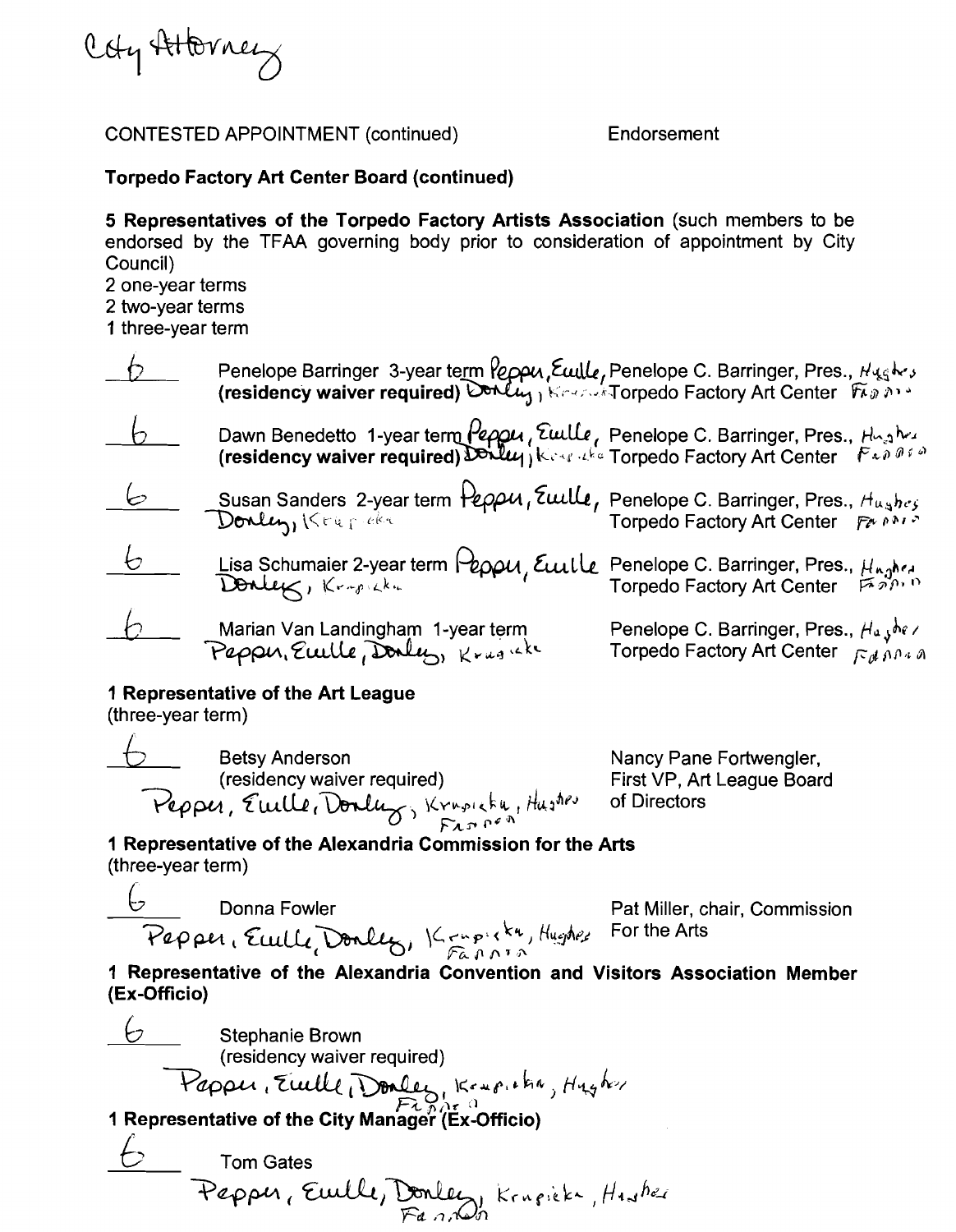Cety Attorney - Revote #1

Name of Council Member

CONTESTED APPOINTMENT

Endorsement

# **Torpedo Factory Art Center Board**

- **1** one-year term
- 2 two-year terms
- 1 three-year term

|                                                    | Dina Biblin                                      |
|----------------------------------------------------|--------------------------------------------------|
| faos i r                                           | Karen Brigham<br>ŋ.                              |
|                                                    | Susan Corrigan<br>(residency waiver required)    |
| $E_{\text{val}}(l_{1},\underline{D_{\text{tot}}})$ | Ann Dorman                                       |
|                                                    | <b>Carol Dupre</b>                               |
| 114 <u>4 res</u>                                   | <b>James Ewalt</b>                               |
|                                                    | <b>Michael Hart</b>                              |
|                                                    | Maria Hopper                                     |
|                                                    | Vicki McGill<br>(residency waiver required)      |
|                                                    | <b>Kim Putens</b><br>(residency waiver required) |
| <u>Krupich</u>                                     | Eileen Rivera                                    |
|                                                    | <b>Franchot Scarver</b>                          |
|                                                    | <b>Jaye Smith</b>                                |
|                                                    |                                                  |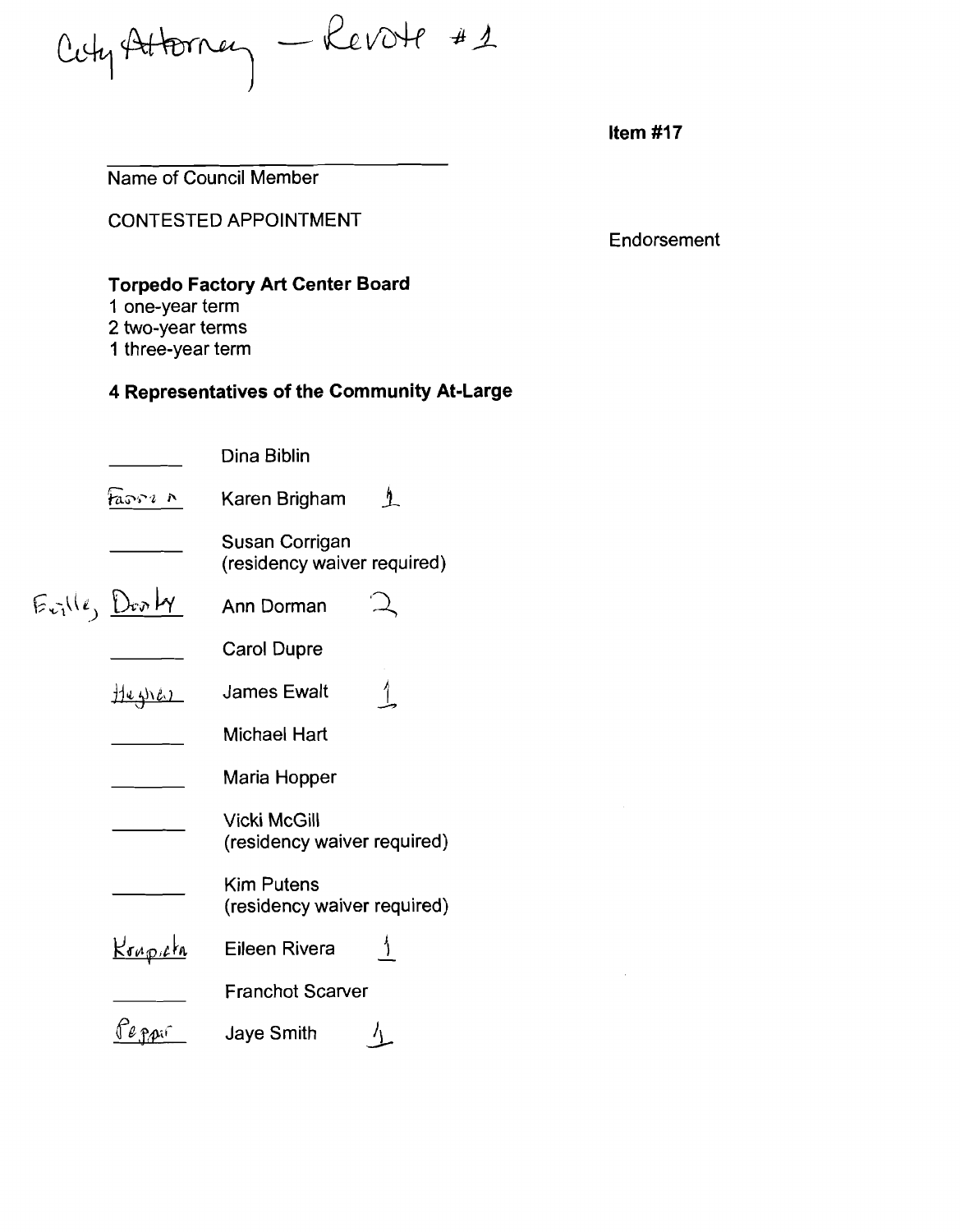$\mathcal{C}$ Cody Altorney EXHIBIT NO. Dater Name of Council



**CONTESTED APPOINTMENT** 

Endorsement

# **Torpedo Factory Art Center Board**

- 1 one-year term
- 2 two-year terms
- 1 three-year term

| Dina Biblin                                                                                               |
|-----------------------------------------------------------------------------------------------------------|
| Karen Brigham $*$                                                                                         |
| Susan Corrigan<br>(residency waiver required)                                                             |
| Ann Dorman $\ast$ 2 Donley, Emille, Pegore, Hashin                                                        |
| Carol Dupre                                                                                               |
| James Ewalt<br>$\mathscr{H}$                                                                              |
| Michael Hart                                                                                              |
| Maria Hopper                                                                                              |
| <b>Vicki McGill</b><br>(residency waiver required)                                                        |
| Kim Putens<br>$\int \widetilde{F}$ a $\Gamma$ $\Gamma$ <sup>1</sup><br>$\sim$ (residency waiver required) |
| Eileen Rivera $\mathscr{H}$   $\mathscr{K} \sim \sqrt{\mathscr{K} \cdot \mathscr{K}}$                     |
| <b>Franchot Scarver</b>                                                                                   |
| <b>Jaye Smith</b><br>₩                                                                                    |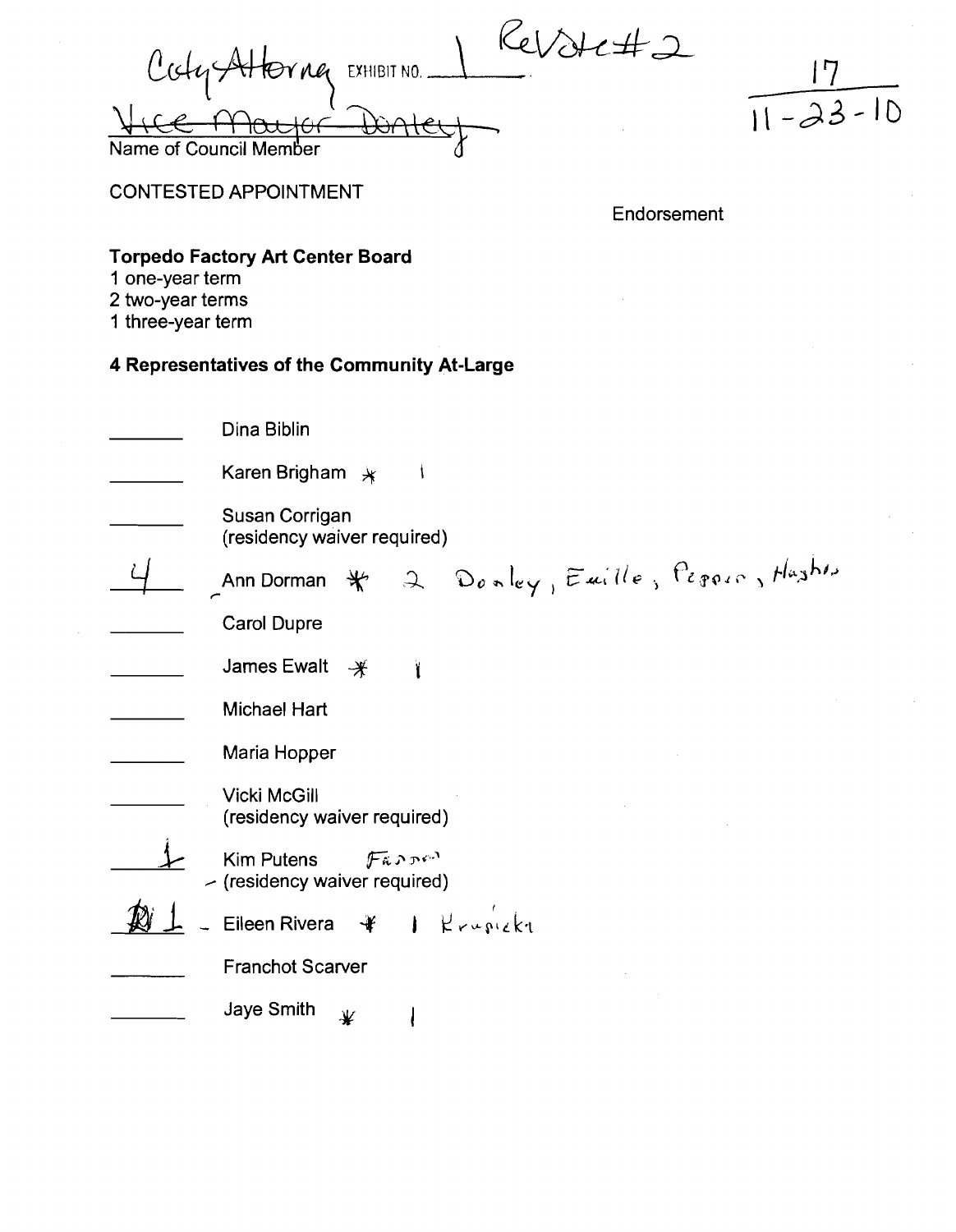Mayor Euille

CONTESTED APPOINTMENT

**Endorsement** 

# **Torpedo Factory Art Center Board**

- **1** one-year term
- 2 two-year terms
- 1 three-year term

| Dina Biblin                                        |
|----------------------------------------------------|
| Karen Brigham                                      |
| Susan Corrigan<br>(residency waiver required)      |
| Ann Dorman                                         |
| <b>Carol Dupre</b>                                 |
| <b>James Ewalt</b>                                 |
| Michael Hart                                       |
| Maria Hopper                                       |
| <b>Vicki McGill</b><br>(residency waiver required) |
| <b>Kim Putens</b><br>(residency waiver required)   |
| Eileen Rivera                                      |
| <b>Franchot Scarver</b>                            |
| Jaye Smith                                         |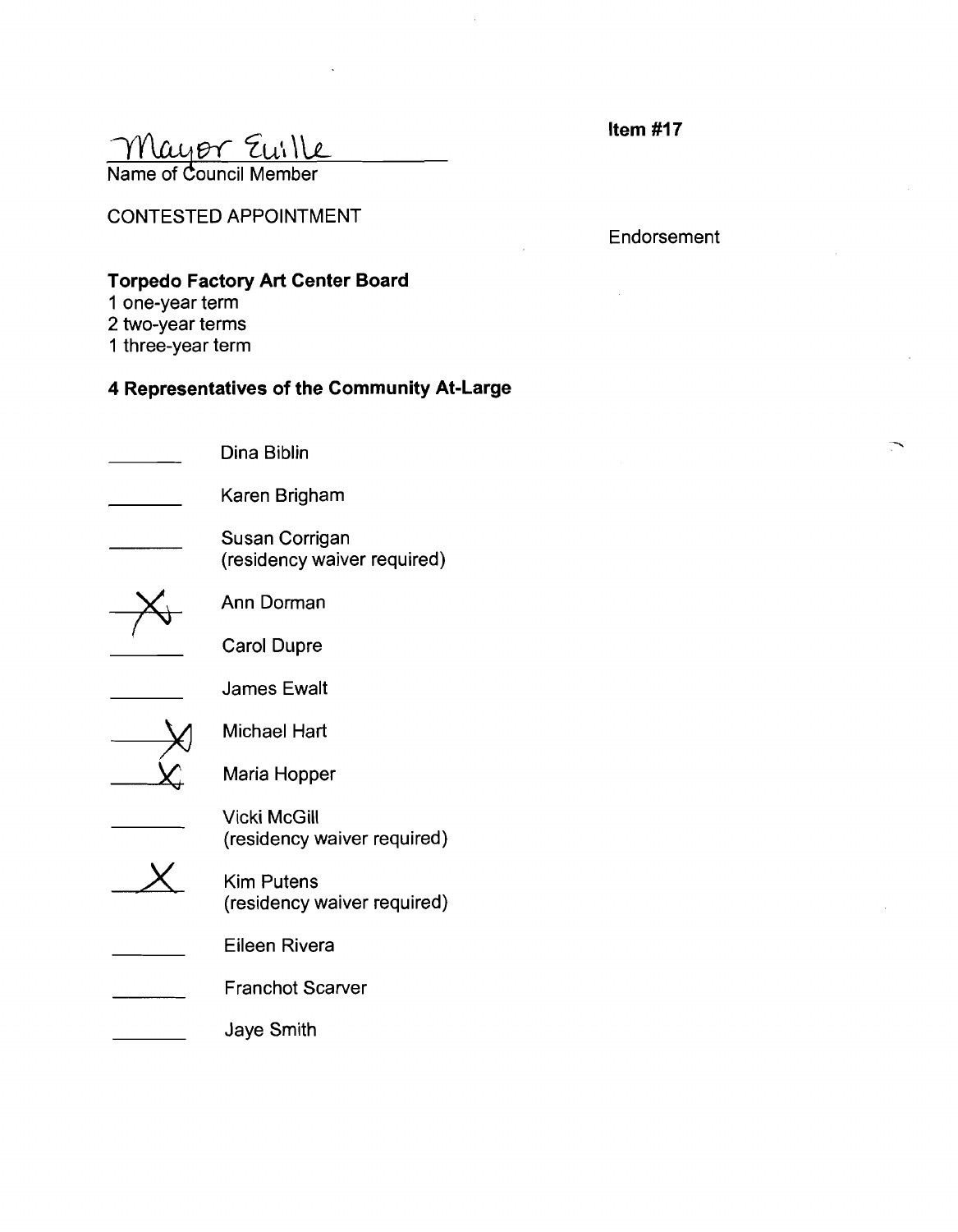# **Torpedo Factory Art Center Board (continued)**

**5 Representatives of the Torpedo Factory Artists Association** (such members to be endorsed by the TFAA governing body prior to consideration of appointment by City Council)

2 one-year terms

2 two-year terms

1 three-year term

| Penelope Barringer 3-year term<br>(residency waiver required) | Penelope C. Barringer, Pres.,<br><b>Torpedo Factory Art Center</b> |
|---------------------------------------------------------------|--------------------------------------------------------------------|
| Dawn Benedetto 1-year term<br>(residency waiver required)     | Penelope C. Barringer, Pres.,<br><b>Torpedo Factory Art Center</b> |
| Susan Sanders 2-year term                                     | Penelope C. Barringer, Pres.,<br><b>Torpedo Factory Art Center</b> |
| Lisa Schumaier 2-year term                                    | Penelope C. Barringer, Pres.,                                      |

Marian Van Landingham 1-year term Penelope C. Barringer, Pres.,

# **1 Representative of the Art League**

(three-year term)

Betsy Anderson v (Residency waiver required) Nancy Pane Fortwengler, (residency waiver required)

First VP, Art League Board of Directors

Torpedo Factory Art Center

Torpedo Factory Art Center

# **1 Representative of the Alexandria Commission for the Arts**

(three-year term)

Donna Fowler **Pat Miller, chair, Commission** For the Arts

# **1 Representative of the Alexandria Convention and Visitors Association Member (Ex-Officio)**



Stephanie Brown (residency waiver required)

# **1 Representative of the City Manager (Ex-Officio)**

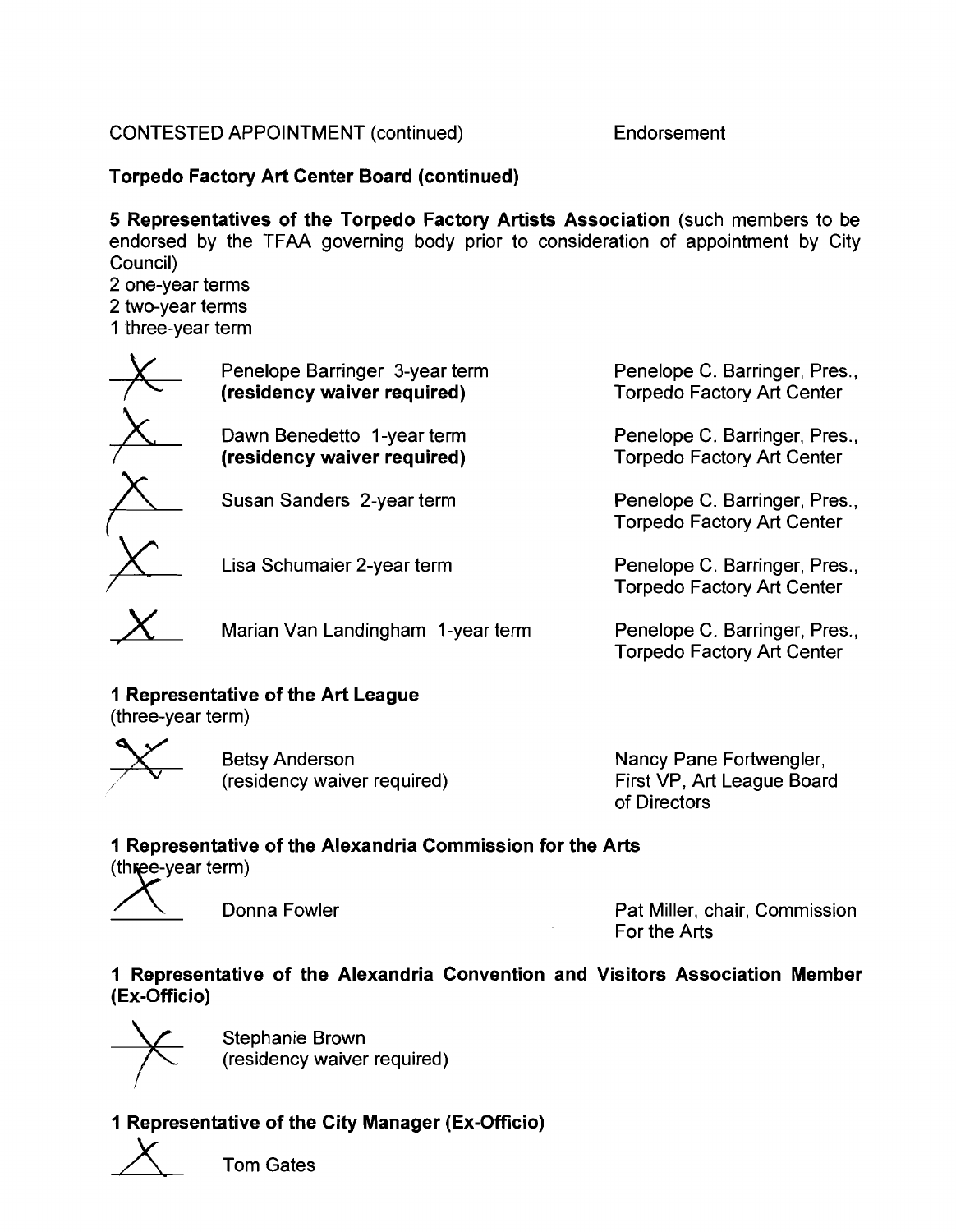Revote#1

<u>Cuille</u><br>
Same of Council Member

# **Torpedo Factory Art Center Board**

- **1** one-year term
- 2 two-year terms
- 1 three-year term

|                                                          | <b>CONTESTED APPOINTMENT</b>                         | Endorsement |          |
|----------------------------------------------------------|------------------------------------------------------|-------------|----------|
| 1 one-year term<br>2 two-year terms<br>1 three-year term | <b>Torpedo Factory Art Center Board</b>              |             |          |
|                                                          | 4 Representatives of the Community At-Large          |             |          |
|                                                          | Dina Biblin                                          |             | vote for |
|                                                          | Karen Brigham ≱                                      |             |          |
|                                                          | Susan Corrigan<br>(residency waiver required)        |             |          |
|                                                          | Ann Dorman <del>∱</del>                              |             |          |
|                                                          | Carol Dupre                                          |             |          |
|                                                          | James Ewalt $\oint$                                  |             |          |
|                                                          | Michael Hart                                         |             |          |
|                                                          | Maria Hopper                                         |             |          |
|                                                          | Vicki McGill<br>(residency waiver required)          |             |          |
|                                                          | Kim Putens $\uparrow$<br>(residency waiver required) |             |          |
|                                                          | Eileen Rivera $\oint$                                |             |          |
|                                                          | Franchot Scarver A                                   |             |          |
|                                                          | Jaye Smith $\uparrow$                                |             |          |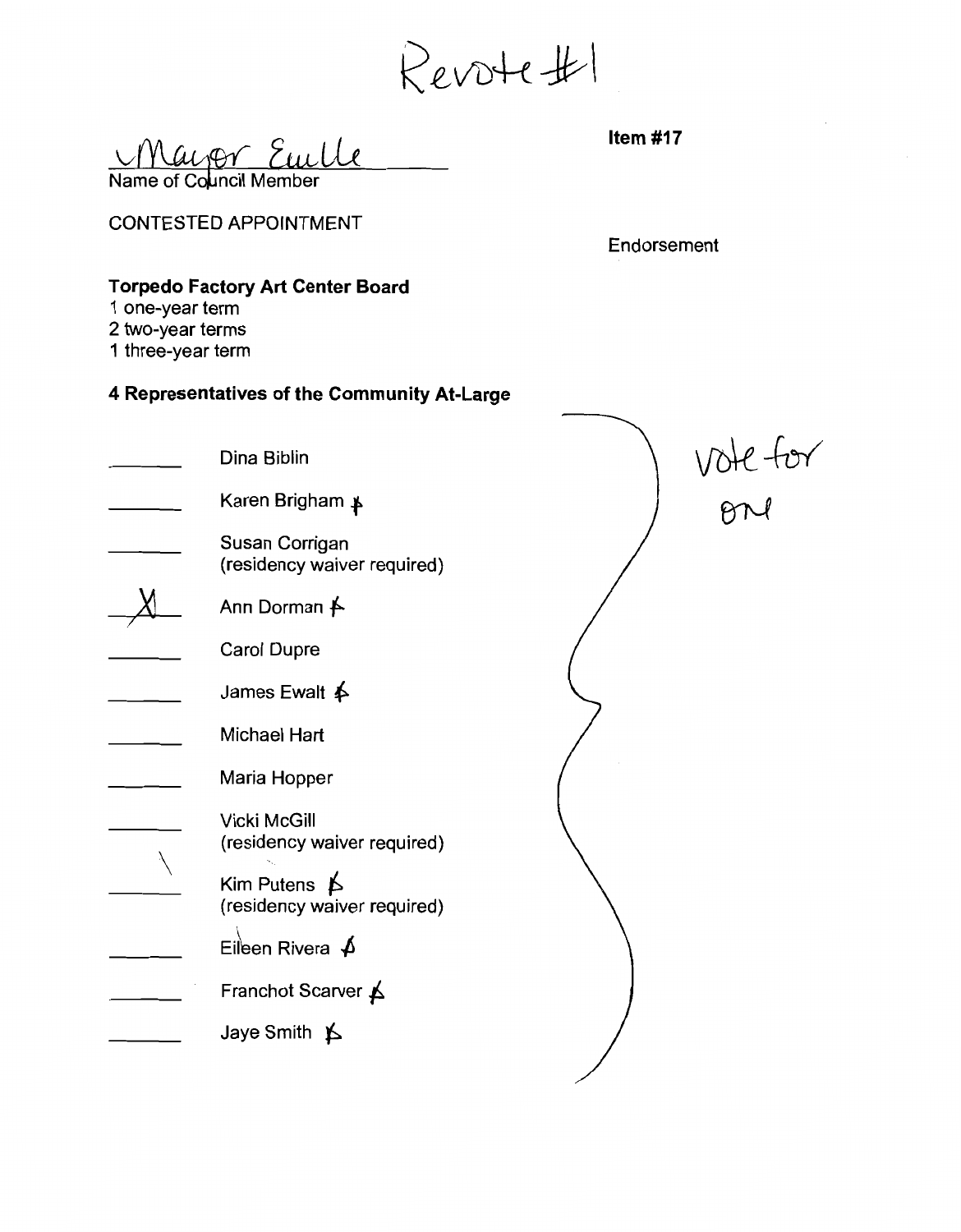Revotest 2

upr Euille Name of  $&$  pouncil Member

CONTESTED APPOINTMENT

Endorsement

# **Torpedo Factory Art Center Board**

- **1** one-year term
- 2 two-year terms
- I three-year term

 $\mathcal{L}$ 

# **4 Representatives of the Community At-Large**

vote:for

 $\mathcal{L}_{\mathrm{eff}}$ 

| Dina Biblin                                      |
|--------------------------------------------------|
| Karen Brigham                                    |
| Susan Corrigan<br>(residency waiver required)    |
| Ann Dorman                                       |
| <b>Carol Dupre</b>                               |
| James Ewalt                                      |
| <b>Michael Hart</b>                              |
| Maria Hopper                                     |
| Vicki McGill<br>(residency waiver required)      |
| <b>Kim Putens</b><br>(residency waiver required) |
| Eileen Rivera                                    |
| <b>Franchot Scarver</b>                          |
| <b>Jaye Smith</b>                                |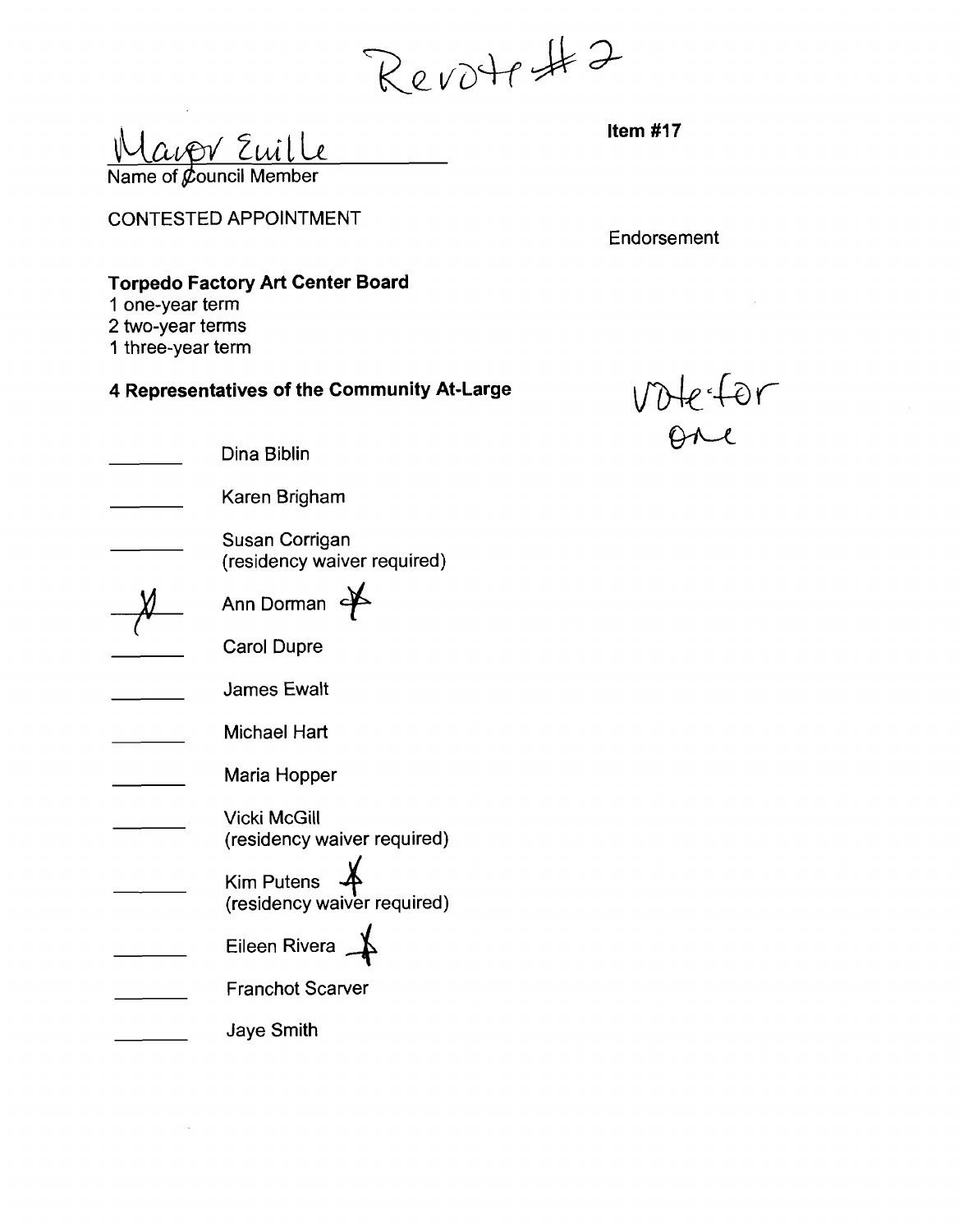# $\sum_{\text{O}}$  on  $\ell$ <br>Name of Council Member

**Item #I7** 

CONTESTED APPOINTMENT

Endorsement

# **Torpedo Factory Art Center Board**

- **1** one-year term
- 2 two-year terms
- 1 three-year term

| Dina Biblin                                      |
|--------------------------------------------------|
| Karen Brigham                                    |
| Susan Corrigan<br>(residency waiver required)    |
| Ann Dorman                                       |
| <b>Carol Dupre</b>                               |
| <b>James Ewalt</b>                               |
| Michael Hart                                     |
| Maria Hopper                                     |
| Vicki McGill<br>(residency waiver required)      |
| <b>Kim Putens</b><br>(residency waiver required) |
| Eileen Rivera                                    |
| <b>Franchot Scarver</b>                          |
| Jaye Smith                                       |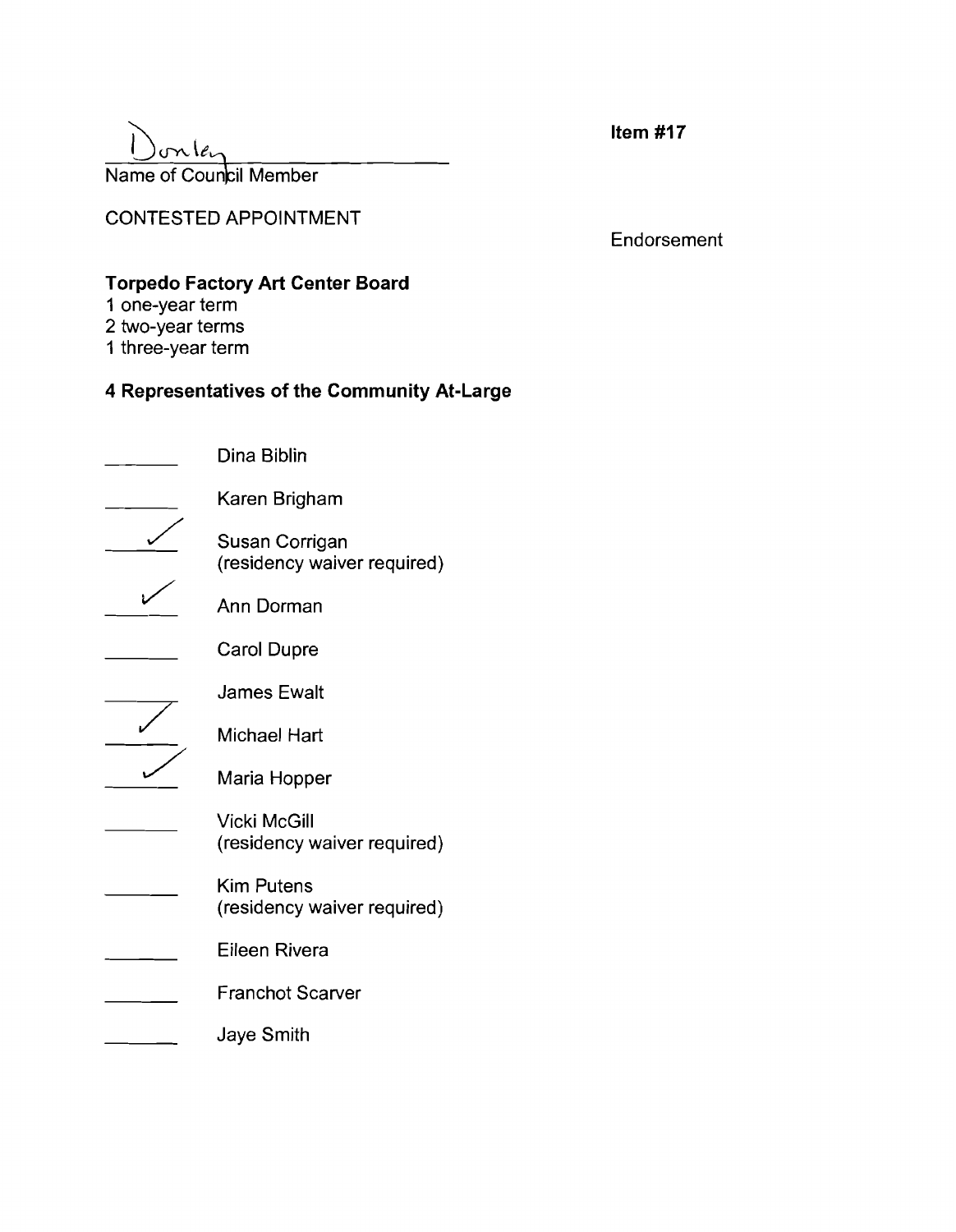Donle

# **Torpedo Factory Art Center Board (continued)**

**5 Representatives of the Torpedo Factory Artists Association** (such members to be endorsed by the TFAA governing body prior to consideration of appointment by City Council)

| Council)<br>2 one-year terms<br>2 two-year terms<br>1 three-year term |                                   |                                                                    |
|-----------------------------------------------------------------------|-----------------------------------|--------------------------------------------------------------------|
|                                                                       | Penelope Barringer 3-year term    | Penelope C. Barringer, Pres.,<br><b>Torpedo Factory Art Center</b> |
|                                                                       | Dawn Benedetto 1-year term        | Penelope C. Barringer, Pres.,<br><b>Torpedo Factory Art Center</b> |
|                                                                       | Susan Sanders 2-year term         | Penelope C. Barringer, Pres.,<br><b>Torpedo Factory Art Center</b> |
|                                                                       | Lisa Schumaier 2-year term        | Penelope C. Barringer, Pres.,<br><b>Torpedo Factory Art Center</b> |
|                                                                       | Marian Van Landingham 1-year term | Penelope C. Barringer, Pres.,<br><b>Torpedo Factory Art Center</b> |

## **1 Representative of the Art League**

(three-year term)

**Betsy Anderson** (residency waiver required)

Nancy Pane Fortwengler, First VP, Art League Board of Directors

# **1 Representative of the Alexandria Commission for the Arts**<br>
(three-year term)<br>
Donna Fowler Pat Miller, chair, Commission<br>
For the Arts

(three-year term)



For the Arts

# **1 Representative of the Alexandria Convention and Visitors Association Member (Ex-Officio)**

 $U$ Stephanie Brown (residency waiver required)

# **1 Representative of the City Manager (Ex-Officio)**   $\overbrace{ }^{3}$

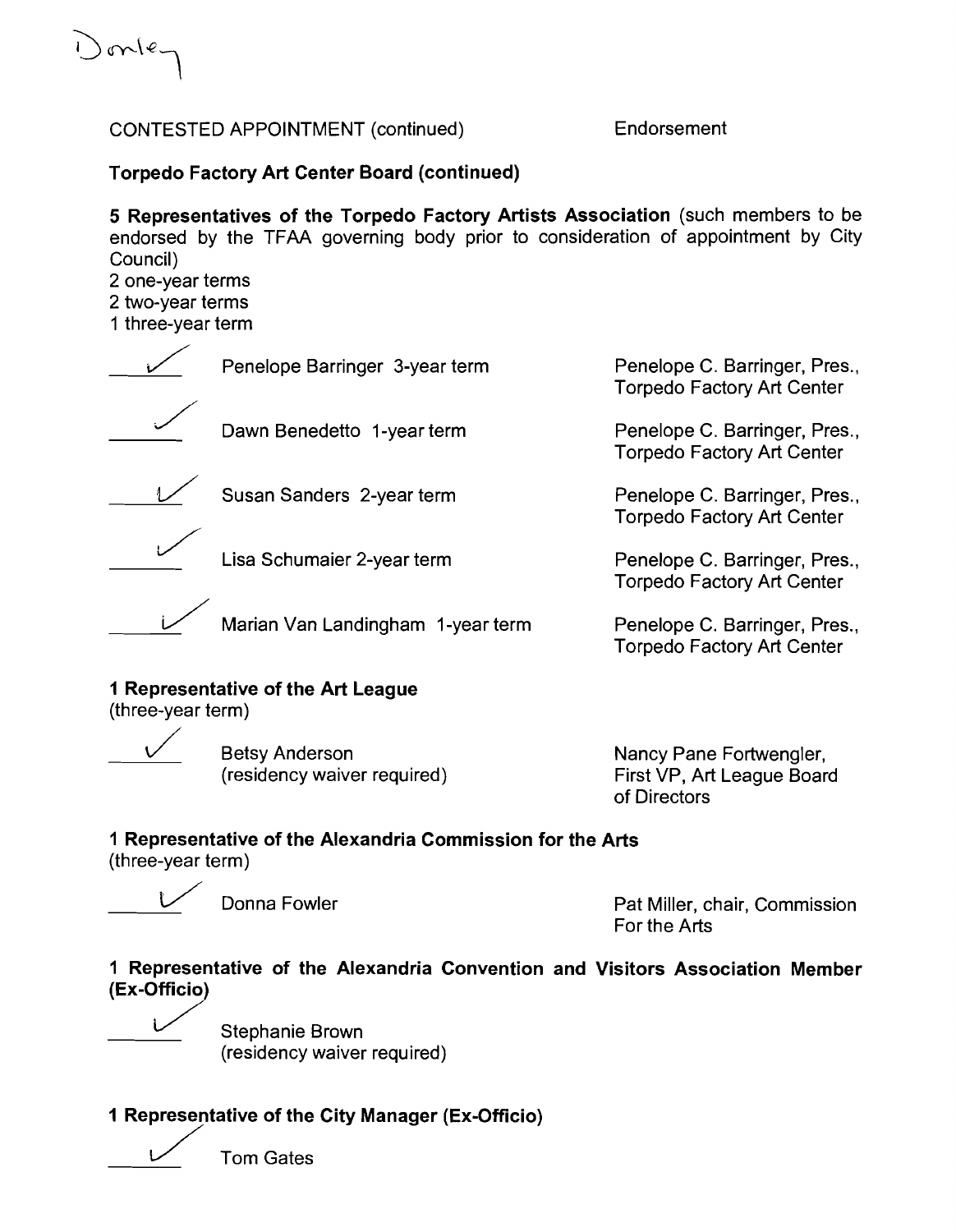Revotest

 $V_1$  ee Maz, or Donleez Hem #17 Name of Council Member

CONTESTED APPOINTMENT

Endorsement

# **Torpedo Factory Art Center Board**

- **1** one-year term
- 2 two-year terms
- 1 three-year term

# **4 Representatives of the Community At-Large**

Jaye Smith  $\rightarrow$ 

Endorsement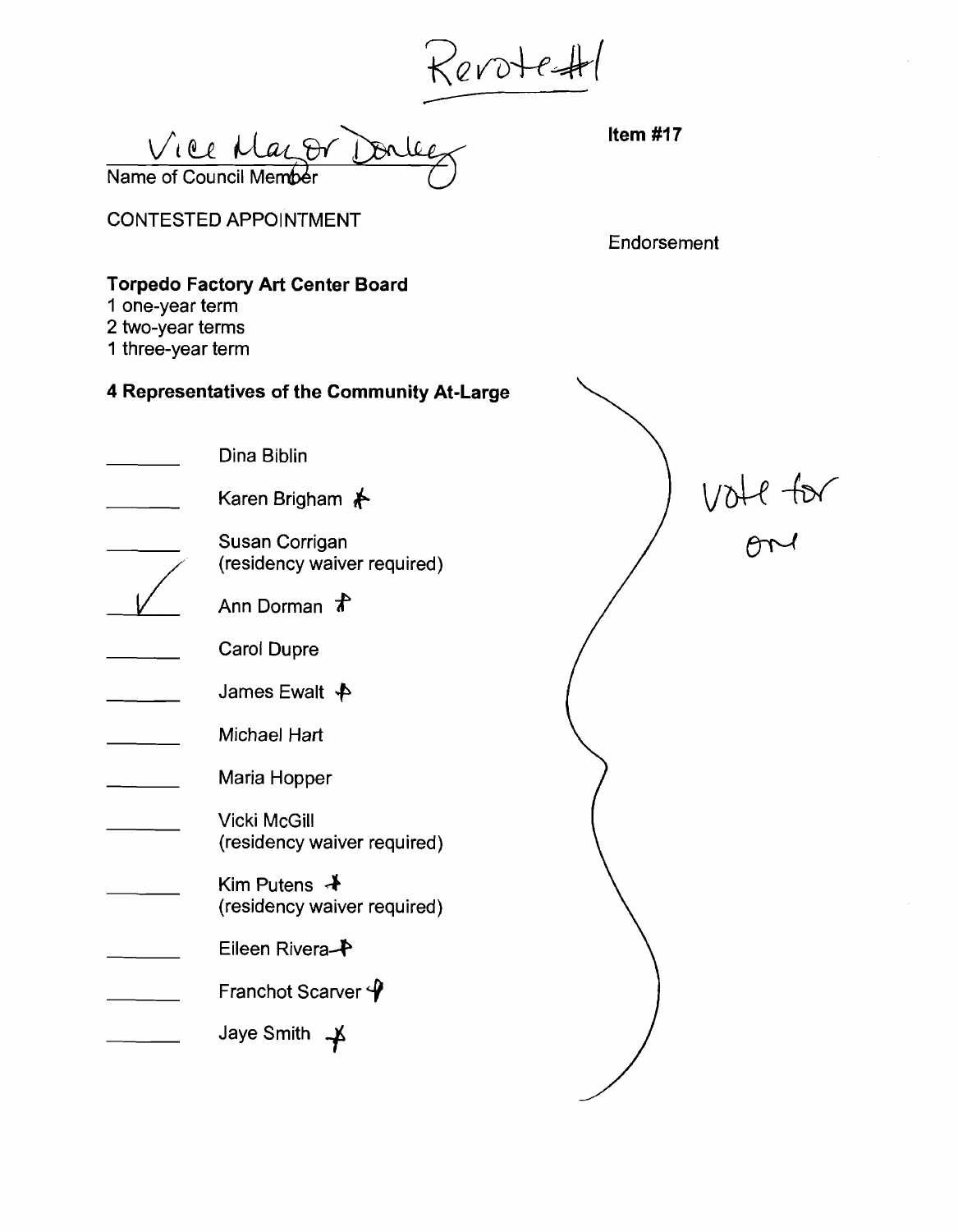Vice Mayor De Name of Council Mem<mark>ber</mark>

CONTESTED APPOINTMENT

**Endorsement** 

# **Torpedo Factory Art Center Board**

1 one-year term

2 two-year terms

1 three-year term

vale for one

| Dina Biblin                                                        |
|--------------------------------------------------------------------|
| Karen Brigham                                                      |
| Susan Corrigan<br>(residency waiver required)                      |
| Ann Dorman                                                         |
| <b>Carol Dupre</b>                                                 |
| <b>James Ewalt</b>                                                 |
| Michael Hart                                                       |
| Maria Hopper                                                       |
| Vicki McGill<br>(residency waiver required)                        |
| Kim Putens $\overline{\mathcal{A}}$<br>(residency waiver required) |
| Eileen Rivera <b>_∯</b>                                            |
| <b>Franchot Scarver</b>                                            |
| Jaye Smith                                                         |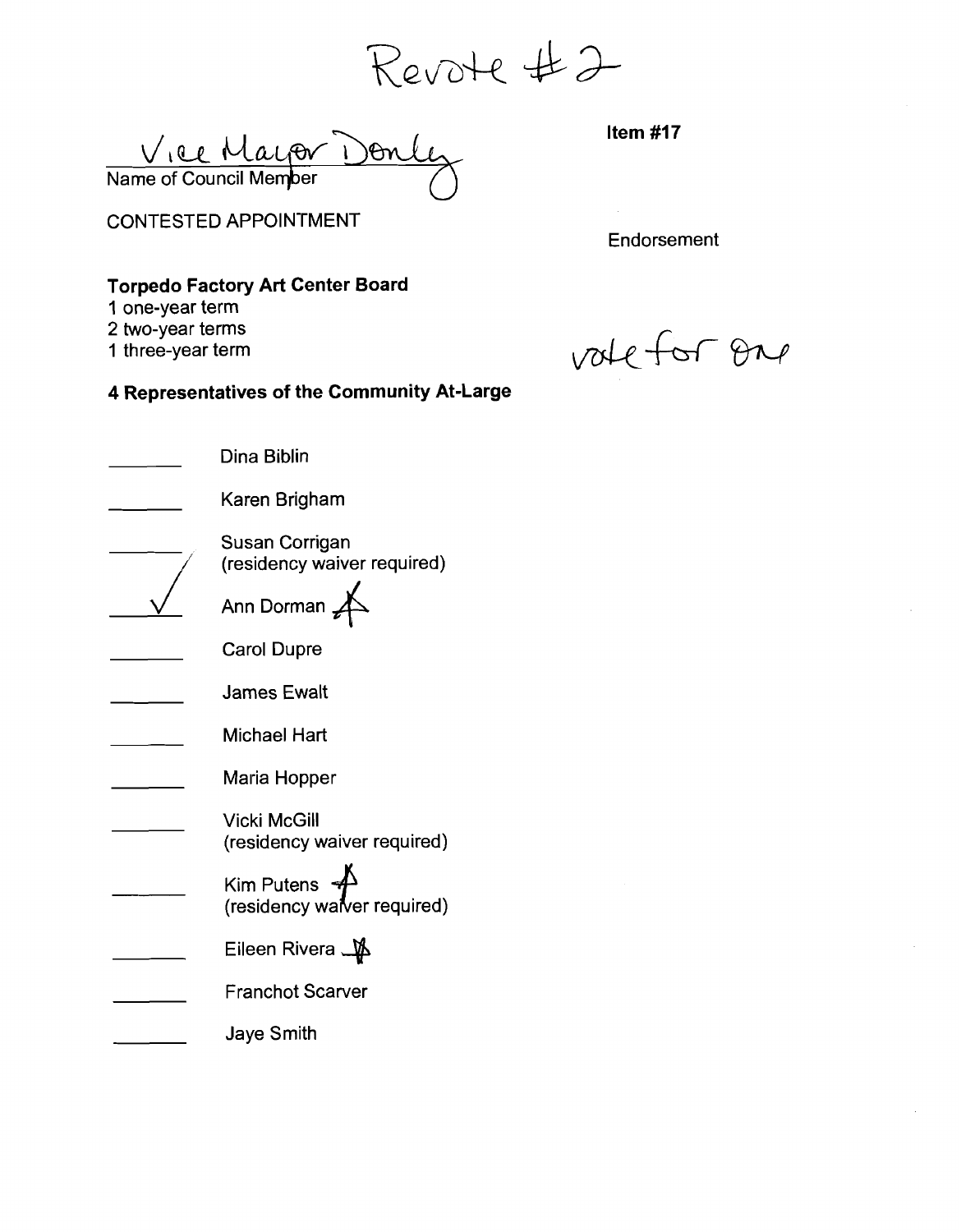minalman 1annon

Name of

EXHIBIT NO. 1 17  $|1 - 23 - 10|$ 

# CONTESTED APPOINTMENT

Endorsement

# **Torpedo Factory Art Center Board**

- **1** one-year term
- 2 two-year terms
- 1 three-year term

# **4 Representatives of the Community At-Large**

Dina Biblin Karen Brigham Susan Corrigan (residency waiver required) Ann Dorman Carol Dupre James Ewalt Michael Hart Maria Hopper Vicki McGill (residency waiver required)  $\hat{N}$ , Kim Putens (residency waiver required) Eileen Rivera Franchot Scarver

Jaye Smith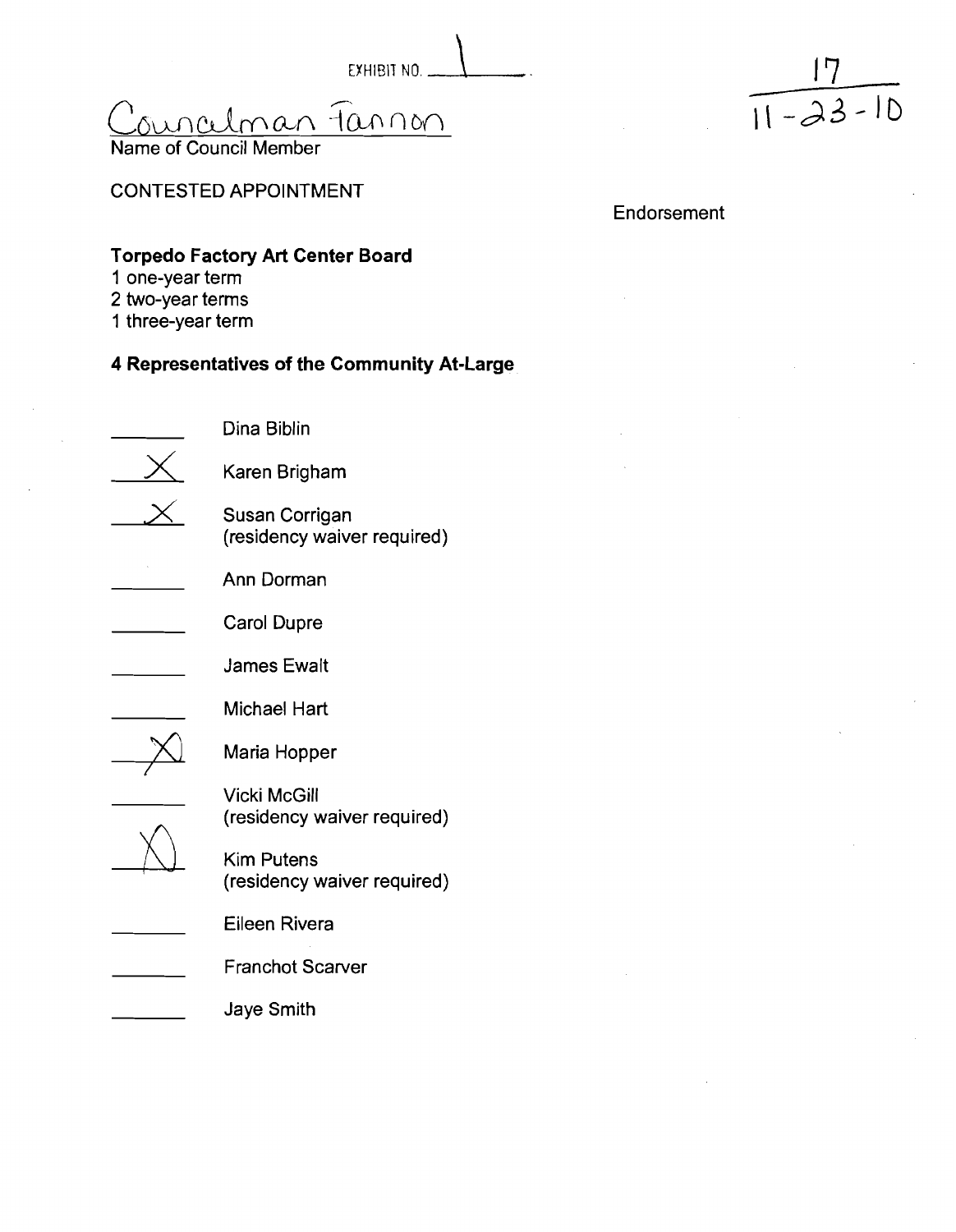EYHIBIT NO. \ .

# CONTESTED APPOINTMENT (continued)

Endorsement

I I *-23-10* 

# **Torpedo Factory Art Center Board (continued)**

**5 Representatives of the Torpedo Factory Artists Association** (such members to be endorsed by the TFAA governing body prior to consideration of appointment by City Council)

2 one-year terms 2 two-year terms

1 threg-year term

Penelope Barringer 3-year term

Penelope Barringer 3-year term<br>
Dawn Benedetto 1-year term Dawn Benedetto 1-year term<br>
Susan Sanders 2-year term

Lisa Schumaier 2-year term Penelope C. Barringer, Pres.,

Marian Van Landingham 1-year term Penelope C. Barringer, Pres.,

# **1 Representative of tlie Art League**

(three-year term)

Betsy Anderson (residency waiver required) Nancy Pane Fortwengler, First VP, Art League Board of Directors

Penelope C. Barringer, Pres., Torpedo Factory Art Center

Penelope C. Barringer, Pres., Torpedo Factory Art Center

Penelope C. Barringer, Pres., Torpedo Factory Art Center

Torpedo Factory Art Center

Torpedo Factory Art Center

# **1 Representative of the Alexandria Commission for the Arts**

(three-year term)



Donna Fowler **Pat Miller, chair, Commission** For the Arts ,

# **1 Representative of the Alexandria Convention and Visitors Association Member (Ex-pfficio)**



Stephanie Brown (residency waiver required)

# **1 Representative of the City Manager (Ex-Officio) <sup>1</sup>**

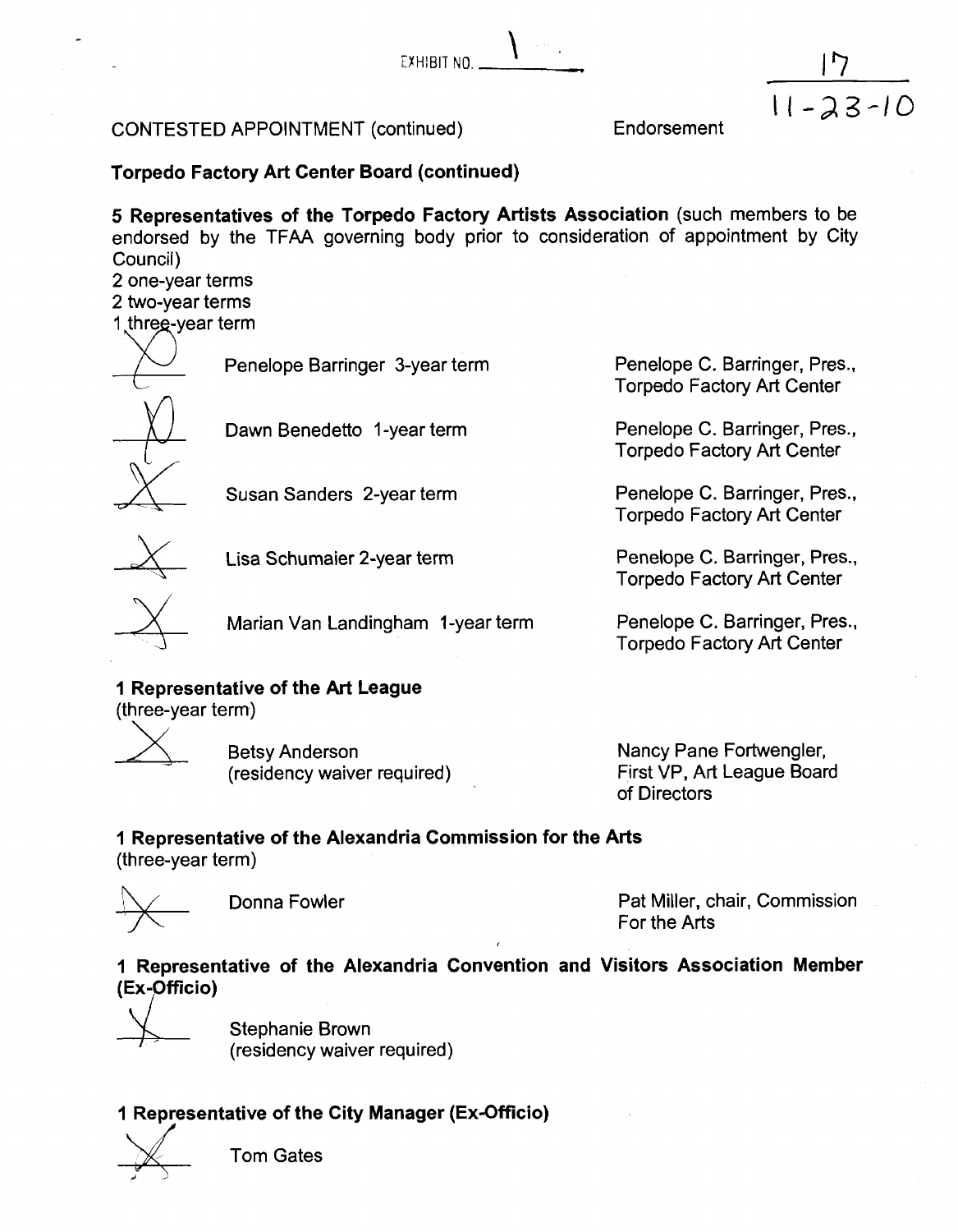Revote #/

Name of Council Member

CONTESTED APPOINTMENT

**Endorsement** 

# **Torpedo Factory Art Center Board**

- **1** one-year term
- 2 two-year terms
- 1 three-year term

| Dina Biblin                                               |          |
|-----------------------------------------------------------|----------|
| Karen Brigham ¥                                           | VOLE ton |
| Susan Corrigan<br>(residency waiver required)             |          |
| Ann Dorman $\clubsuit$                                    |          |
| <b>Carol Dupre</b>                                        |          |
| James Ewalt $\uparrow$                                    |          |
| <b>Michael Hart</b>                                       |          |
| Maria Hopper                                              |          |
| <b>Vicki McGill</b><br>(residency waiver required)        |          |
| Kim Putens $\cancel{\ast}$<br>(residency waiver required) |          |
| Eileen Rivera $\oint$                                     |          |
| Franchot Scarver $\cancel{+}$                             |          |
| Jaye Smith $\triangle$                                    |          |
|                                                           |          |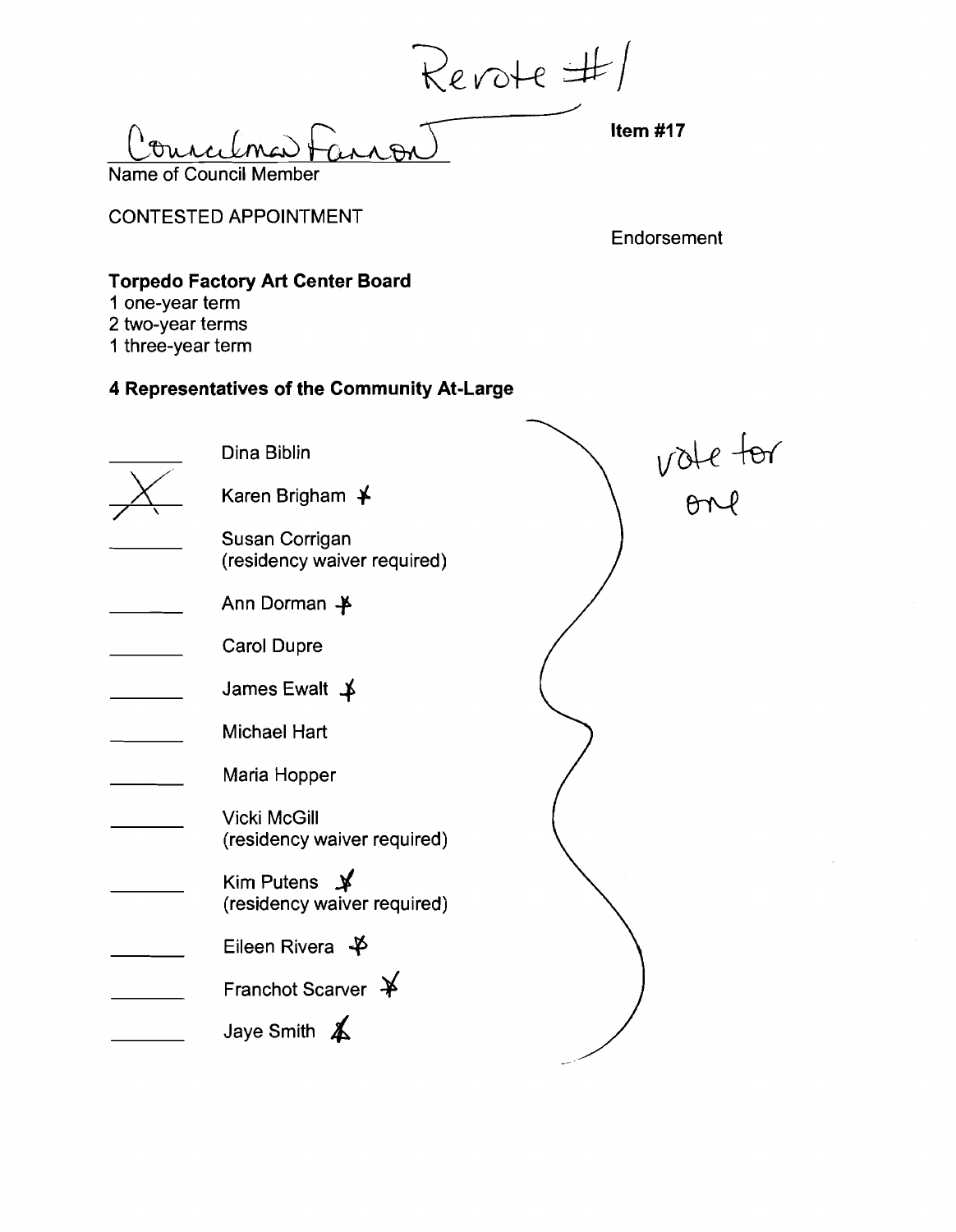Revote #2

CONTESTED APPOINTMENT

Endorsement

# **Torpedo Factory Art Center Board**

- **1** one-year term
- 2 two-year terms
- 1 three-year term

| Dina Biblin                                   |
|-----------------------------------------------|
| Karen Brigham                                 |
| Susan Corrigan<br>(residency waiver required) |
| Ann Dorman                                    |
| Carol Dupre                                   |
| <b>James Ewalt</b>                            |
| <b>Michael Hart</b>                           |
| Maria Hopper                                  |
| Vicki McGill<br>(residency waiver required)   |
| Kim Putens<br>(residency waiver required)     |
| Eileen Rivera                                 |
| Franchot Scarver                              |
| Jaye Smith                                    |

Vote for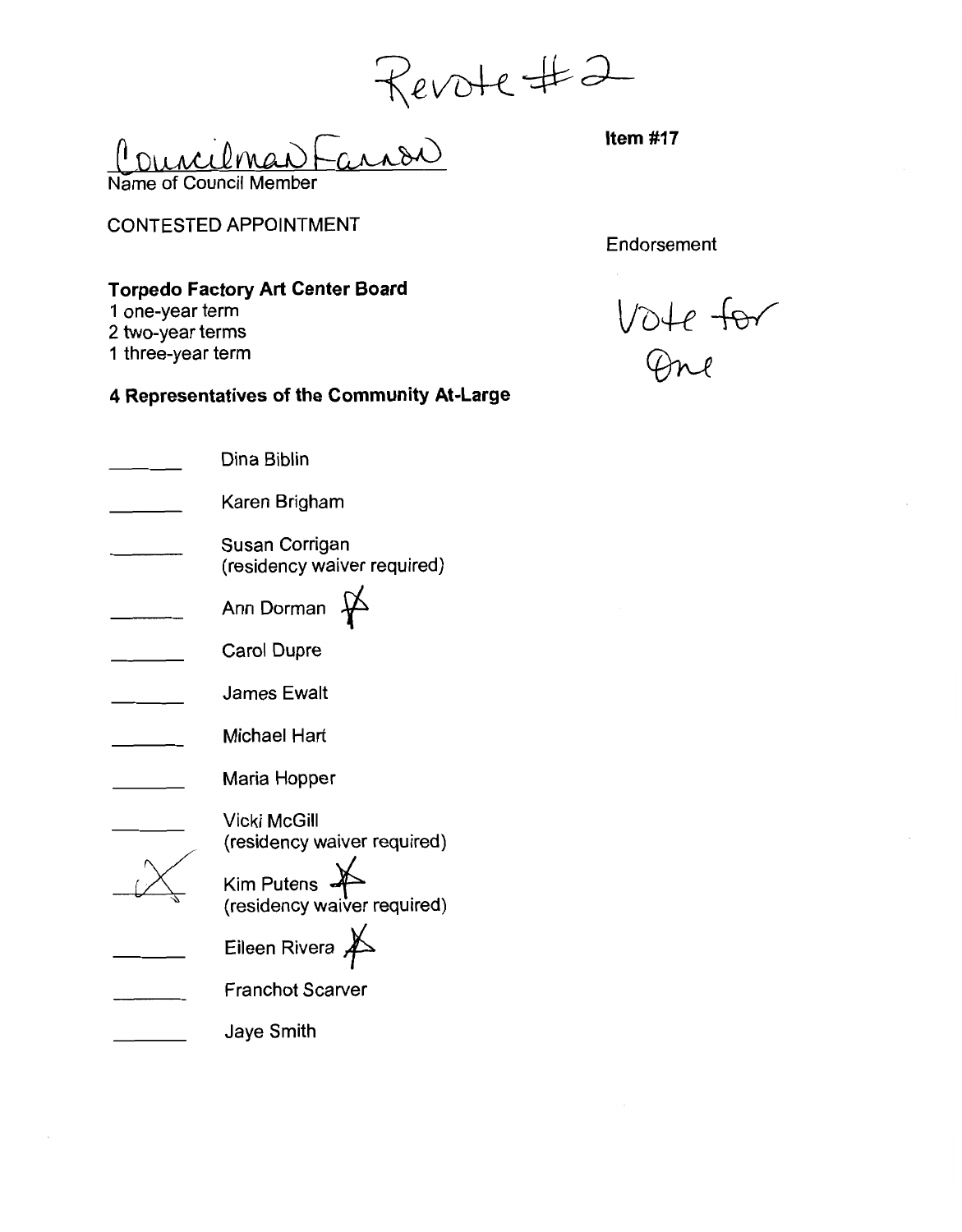Councilisoman Hughes Name of Council Member



CONTESTED APPOINTMENT

Endorsement

# **Torpedo Factory Art Center Board**

Dina Biblin

Karen Brigham

Susan Corrigan

(residency waiver required)

- **1** one-year term
- 2 two-year terms
- 1 three-year term

# **4 Representatives of the Community At-Large**

Carol Dupre

Ann Dorman



Michael Hart



Maria Hopper

Vicki McGill (residency waiver required)

- Kim Putens (residency waiver required)
- Eileen Rivera
- Franchot Scarver
- Jaye Smith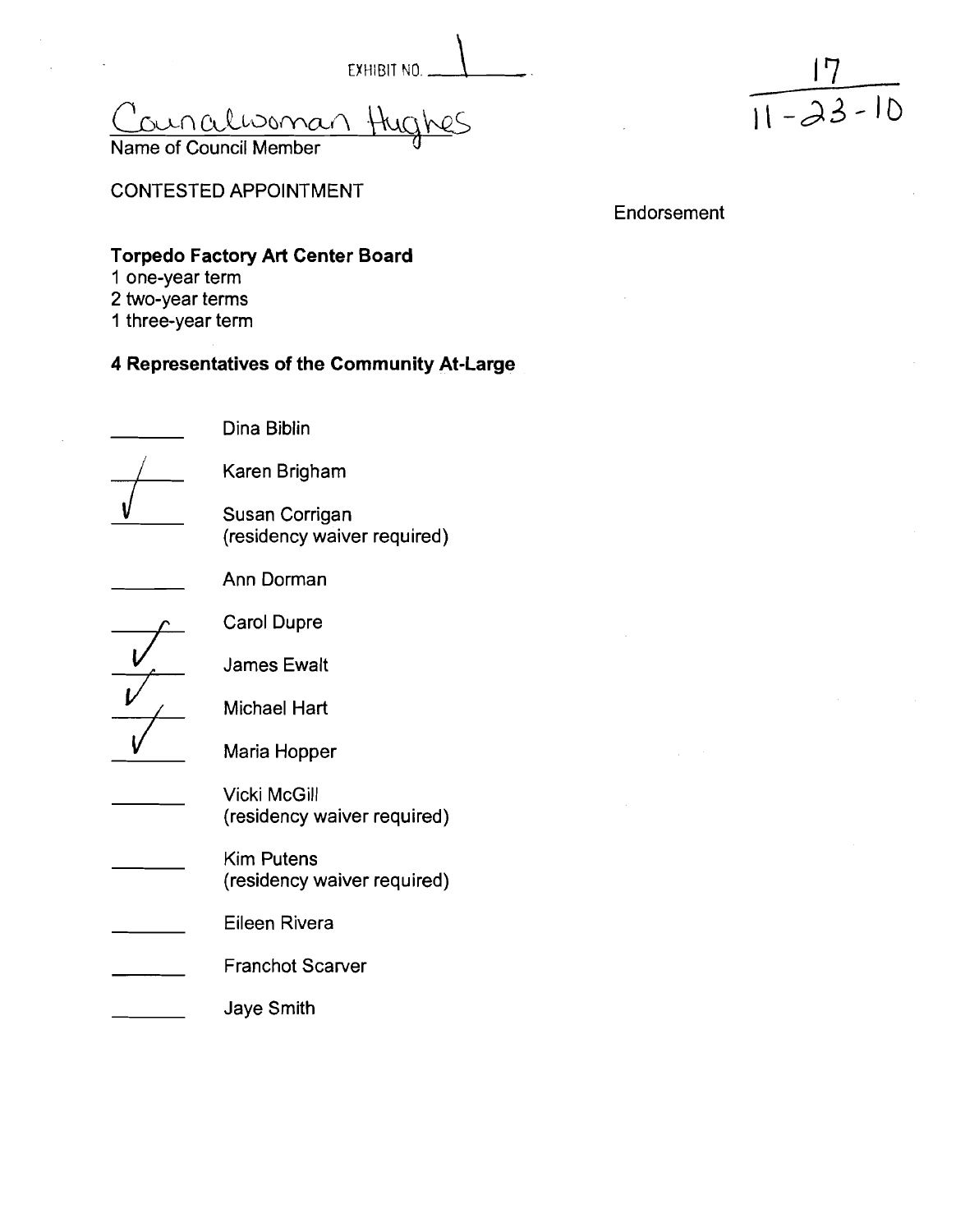EXHIBIT NO. 1.

# CONTESTED APPOINTMENT (continued)

Endorsement

 $11 - 23 - 10$ 

# **Torpedo Factory Art Center Board (continued)**

**5 Representatives of the Torpedo Factory Artists Association** (such members to be endorsed by the TFAA governing body prior to consideration of appointment by City Council)

2 one-year terms

2 two-year terms

1 three-year term

Penelope Barringer 3-year term Penelope C. Barringer, Pres.,

Dawn Benedetto 1-year term Penelope C. Barringer, Pres., Fres., Forpedo Factory Art Center I orpedo Factory Art Center<br>■ Susan Sanders 2-year term Penelope C. Barringer, Pres.,

Susan Sanders 2-year term<br>
Torpedo Factory Art Center<br>
Torpedo Factory Art Center

/

Lisa Schumaier 2-year term

Marian Van Landingham 1-year term Penelope C. Barringer, Pres.,

**1 Representative of the Art League** 

(three-year term)

**Betsy Anderson** (residency waiver required) Nancy Pane Fortwengler, First VP, Art League Board

of Directors

Torpedo Factory Art Center

**Torpedo Factory Art Center** 

Torpedo Factory Art Center

Penelope C. Barringer, Pres., Torpedo Factory Art Center

# **1 Representative of the Alexandria Commission for the Arts**

(three-year term)

Donna Fowler **Pat Miller, chair, Commission** For the Arts

**1 Representative of the Alexandria Convention and Visitors Association Member**  $(Ex-Øfficio)$ 

Stephanie Brown (residency waiver required)

# **1 Representative of the City Manager (Ex-Officio)**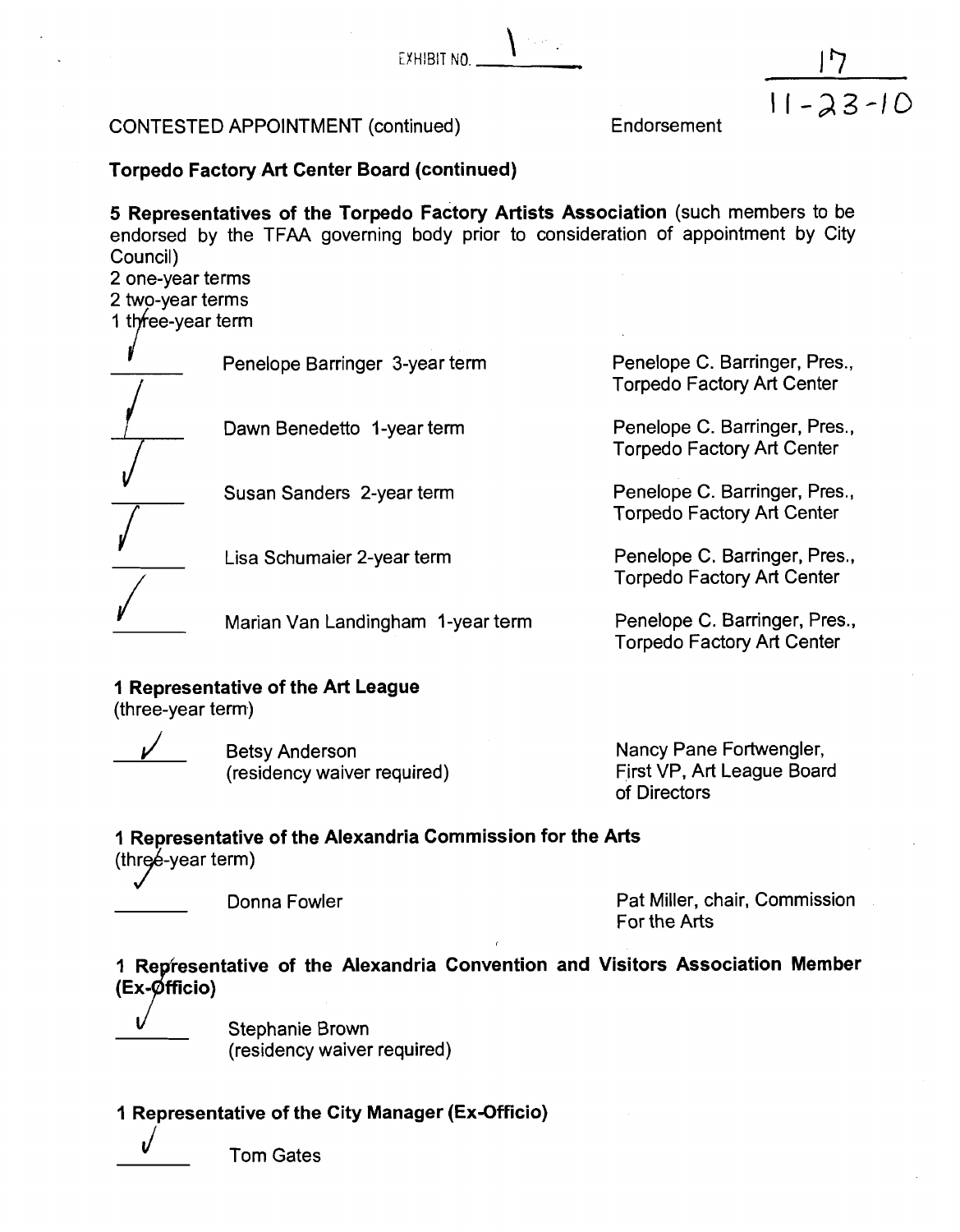Revote #

CONTESTED APPOINTMENT

**Endorsement** 

# **Torpedo Factory Art Center Board**

- **1** one-year term
- 2 two-year terms
- 1 three-year term

| Dina Biblin                                             |           |
|---------------------------------------------------------|-----------|
| Karen Brigham $\clubsuit$                               | $VOH$ tor |
| Susan Corrigan<br>(residency waiver required)           |           |
| Ann Dorman $\mathbf{\n 4}$                              |           |
| <b>Carol Dupre</b>                                      |           |
| James Ewalt $\bm{\mathsf{Y}}$                           |           |
| <b>Michael Hart</b>                                     |           |
| Maria Hopper                                            |           |
| <b>Vicki McGill</b><br>(residency waiver required)      |           |
| Kim Putens $\rightarrow$<br>(residency waiver required) |           |
| Eileen Rivera $\cancel{B}$                              |           |
| Franchot Scarver \                                      |           |
| Jaye Smith $\cancel{\blacktriangleright}$               |           |
|                                                         |           |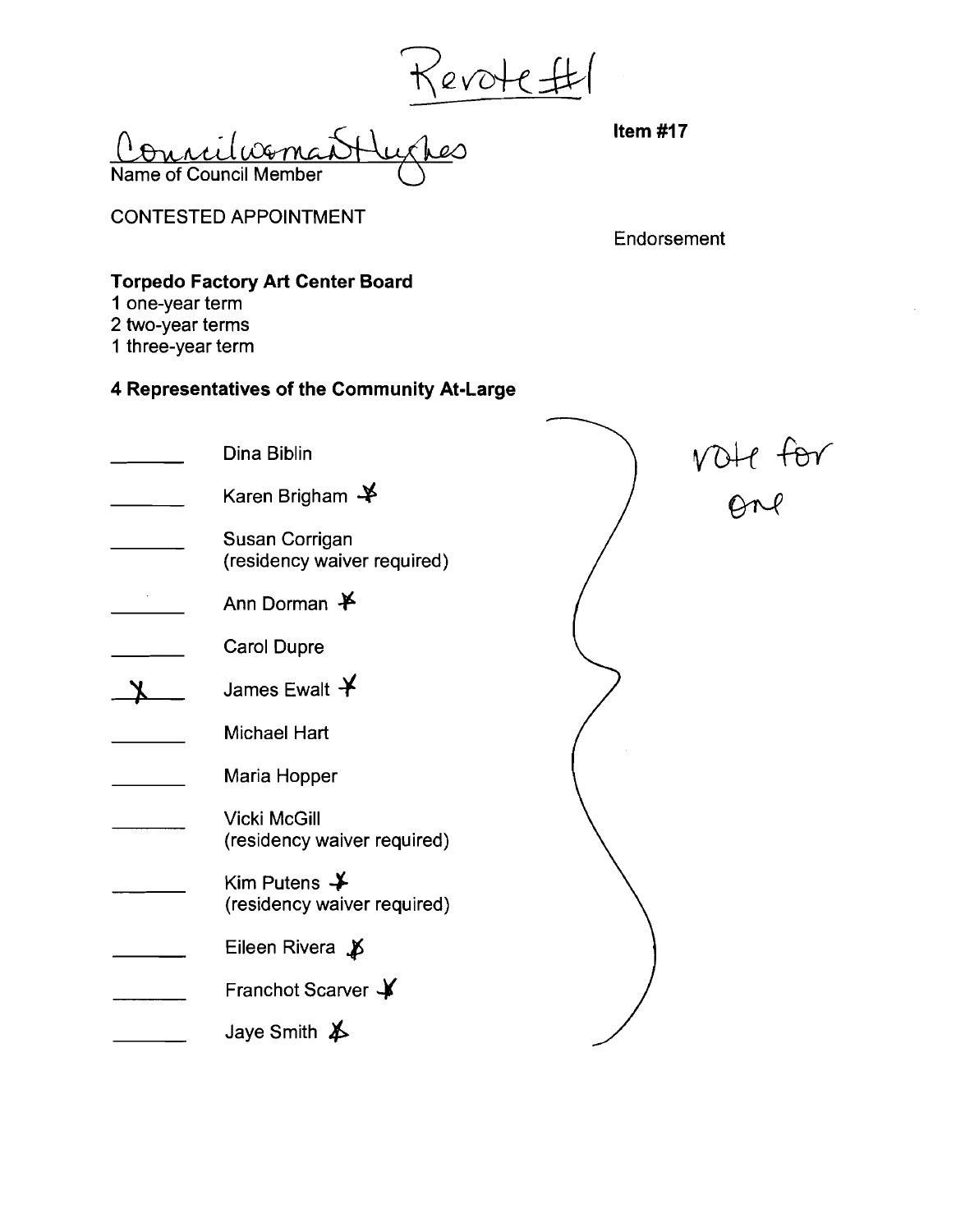Revote #2<br><del>U</del>ughes Hem#17

Councilvomai Name of Council Member

CONTESTED APPOINTMENT

**Endorsement** 

# **Torpedo Factory Art Center Board**

**1** one-year term

2 two-year terms

I three-year term

1 one-year term<br>
2 two-year term<br>
4 Representatives of the Community At-Large<br>
4 Representatives of the Community At-Large<br>
2 One

| Dina Biblin                                        |
|----------------------------------------------------|
| Karen Brigham                                      |
| Susan Corrigan<br>(residency waiver required)      |
| Ann Dorman                                         |
| Carol Dupre                                        |
| <b>James Ewalt</b>                                 |
| <b>Michael Hart</b>                                |
| Maria Hopper                                       |
| <b>Vicki McGill</b><br>(residency waiver required) |
| Kim Putens<br>(residency waiver required)          |
| Eileen Rivera                                      |
| <b>Franchot Scarver</b>                            |
| Jaye Smith                                         |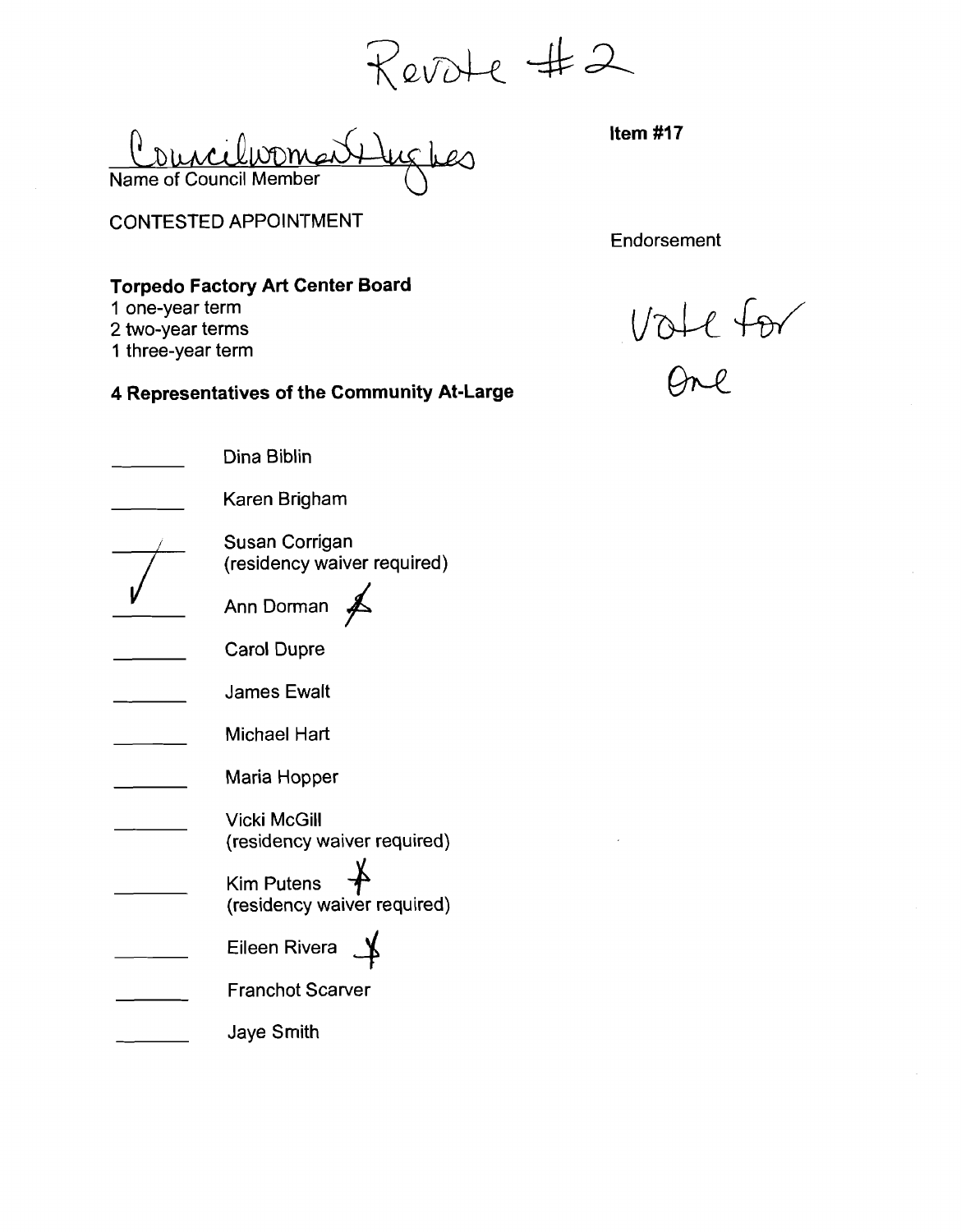EXHIBIT NO. 1

<u>Councilman Krupicko</u>

Name of Council Member

CONTESTED APPOINTMENT

Endorsement

# **Torpedo Factory Art Center Board**

- **1** one-year term
- 2 two-year terms
- 1 three-year term

# **4 Representatives of the Community At-Large**

Dina Biblin Karen Brigham Susan Corrigan (residency waiver required) Ann Dorman Carol Dupre James Ewalt James Ewalt<br>Michael Hart<br>Maria Hopper Vicki McGill (residency waiver required) Kim Putens (residency waiver required) Eileen Rivera Franchot Scarver Jaye Smith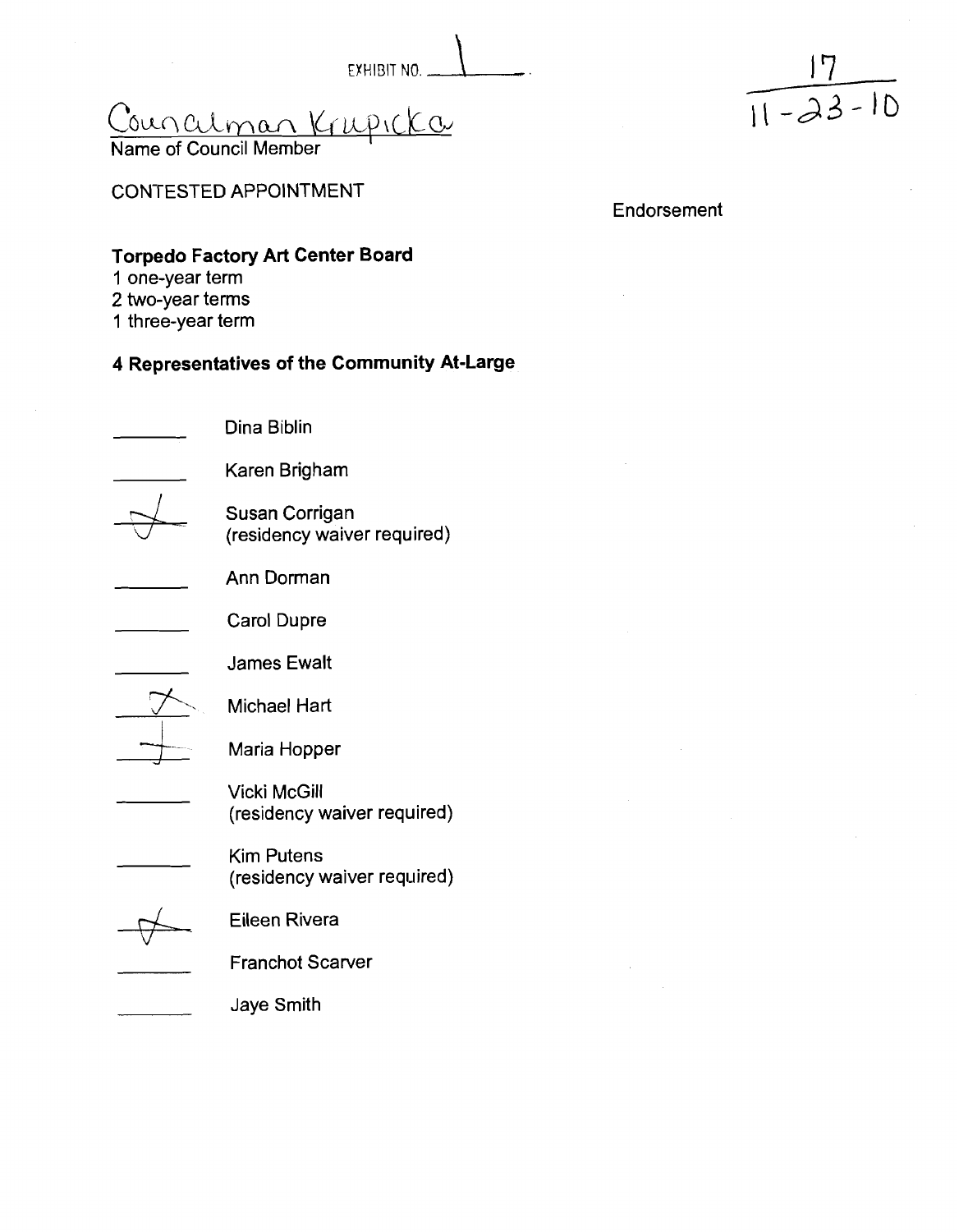$E$ XHIBIT NO.

 $11 - 23 - 10$ 

**Torpedo Factory Art Center Board (continued)** 

**5 Representatives of the Torpedo Factory Artists Association** (such members to be endorsed by the TFAA governing body prior to consideration of appointment by City Council)

2 one-year terms

2 two-year terms

1 three-year term

| Penelope Barringer 3-year term | Penelope C. Barringer, Pres.,<br><b>Torpedo Factory Art Center</b> |
|--------------------------------|--------------------------------------------------------------------|
| Dawn Benedetto 1-year term     | Penelope C. Barringer, Pres.,<br><b>Torpedo Factory Art Center</b> |
| Susan Sanders 2-year term      | Penelope C. Barringer, Pres.,<br><b>Torpedo Factory Art Center</b> |

Lisa Schumaier 2-year term

Marian Van Landingham I-year term

# **1 Representative of the Art League**

**Betsy Anderson** (residency waiver required) Nancy Pane Fortwengler, First VP, Art League Board of Directors

Penelope C. Barringer, Pres., Torpedo Factory Art Center

Penelope C. Barringer, Pres., Torpedo Factory Art Center

# **I Representative of the Alexandria Commission for the Arts**

 $($ three- $\sqrt{e}$ ar term $)$ 

Donna Fowler **Pat Miller, chair, Commission** For the Arts

# **I Representative of the Alexandria Convention and Visitors Association Member (Ey ci0)**

Stephanie Brown (residency waiver required)

# **1 Representative of the City Manager (Ex-Officio)**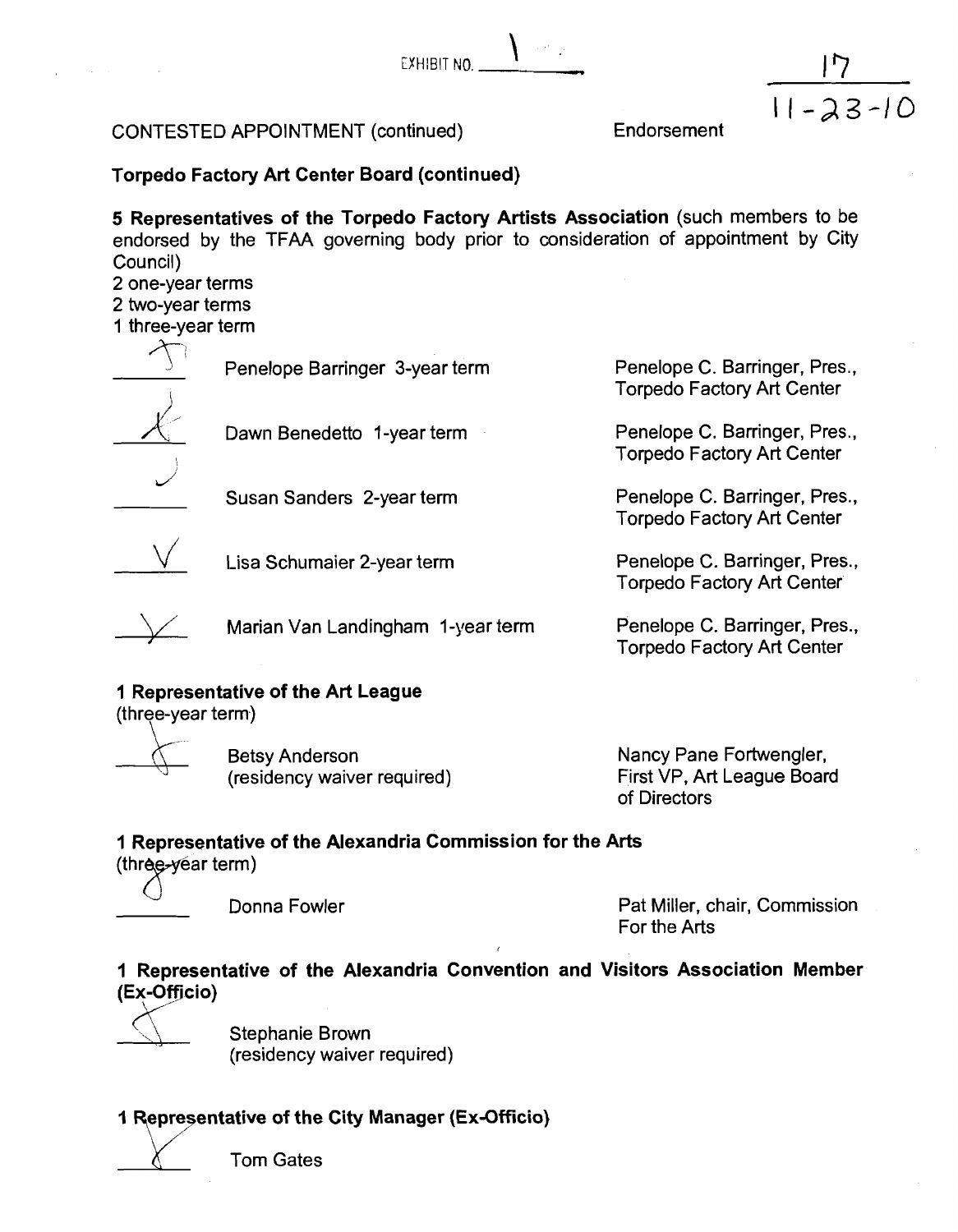Revote #1<br>Councileur de la france de la france de la france de la france de la france de la france de la france de la france de la france de la france de la france de la france de la france de la france de la france de la Name of Council

CONTESTED APPOINTMENT

Endorsement

# **Torpedo Factory Art Center Board**

- **1** one-year term
- 2 two-year terms
- 1 three-year term

| 1 one-year term<br>2 two-year terms<br>1 three-year term |                                                       |  |          |
|----------------------------------------------------------|-------------------------------------------------------|--|----------|
|                                                          | 4 Representatives of the Community At-Large           |  |          |
|                                                          | Dina Biblin                                           |  | vote tor |
|                                                          | Karen Brigham <b>≸</b>                                |  |          |
|                                                          | Susan Corrigan<br>(residency waiver required)         |  |          |
|                                                          | Ann Dorman $\cancel{\blacktriangleright}$             |  |          |
|                                                          | Carol Dupre                                           |  |          |
|                                                          | James Ewalt $\uparrow$                                |  |          |
|                                                          | <b>Michael Hart</b>                                   |  |          |
|                                                          | Maria Hopper                                          |  |          |
|                                                          | <b>Vicki McGill</b><br>(residency waiver required)    |  |          |
|                                                          | Kim Putens $\clubsuit$<br>(residency waiver required) |  |          |
|                                                          | Eileen Rivera $\rightarrow$                           |  |          |
|                                                          | Franchot Scarver *                                    |  |          |
|                                                          | Jaye Smith                                            |  |          |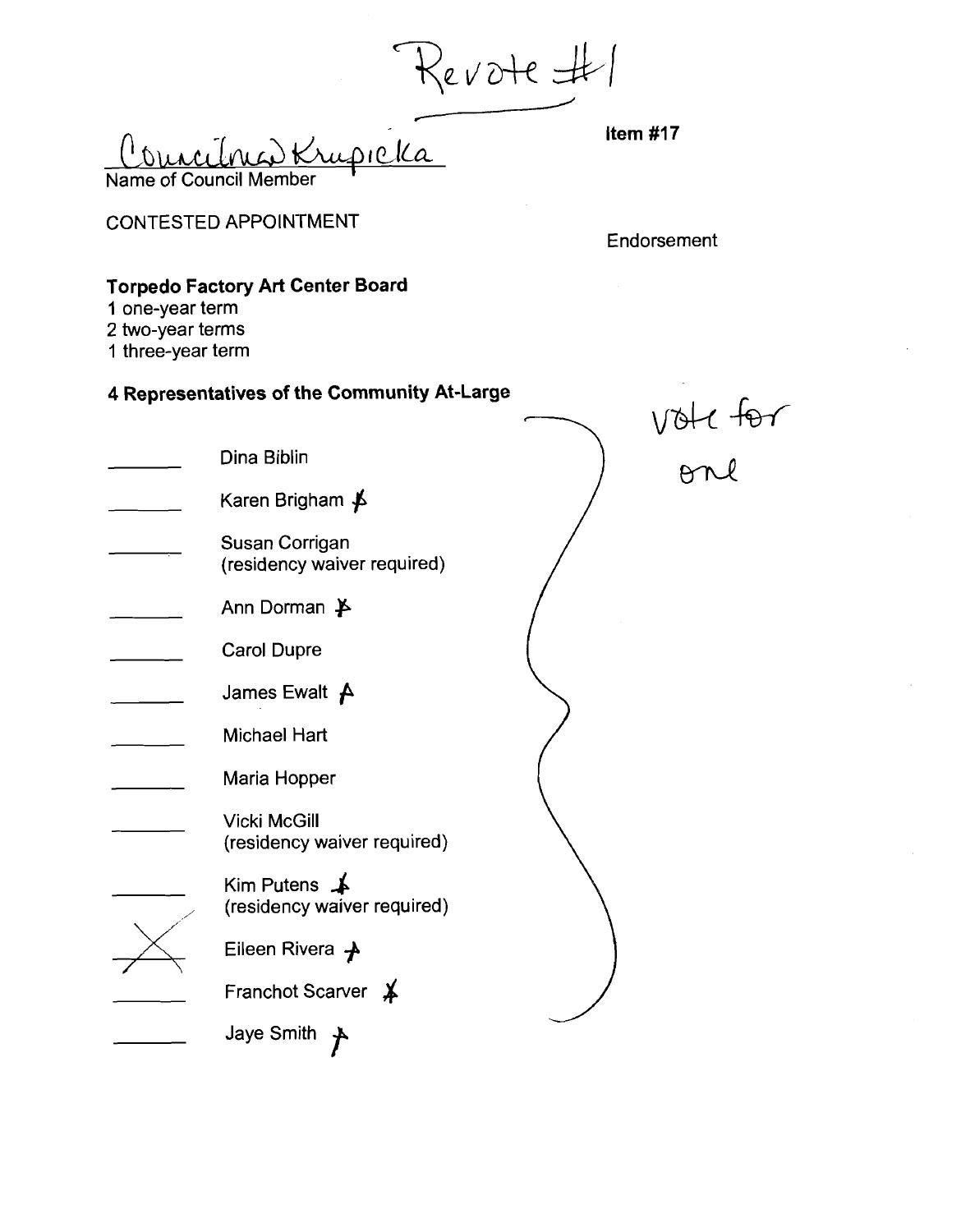Revote #2  $\int$ 

CONTESTED APPOINTMENT

Endorsement

# **Torpedo Factory Art Center Board**

- **1** one-year term
- 2 two-year terms
- 1 three-year term

vote for

| Dina Biblin                                                    |
|----------------------------------------------------------------|
| Karen Brigham                                                  |
| Susan Corrigan<br>(residency waiver required)                  |
| Ann Dorman                                                     |
| <b>Carol Dupre</b>                                             |
| <b>James Ewalt</b>                                             |
| Michael Hart                                                   |
| Maria Hopper                                                   |
| <b>Vicki McGill</b><br>(residency waiver required)             |
| Kim Putens $\overrightarrow{A}$<br>(residency waiver required) |
| Eileen Rivera                                                  |
| <b>Franchot Scarver</b>                                        |
| <b>Jaye Smith</b>                                              |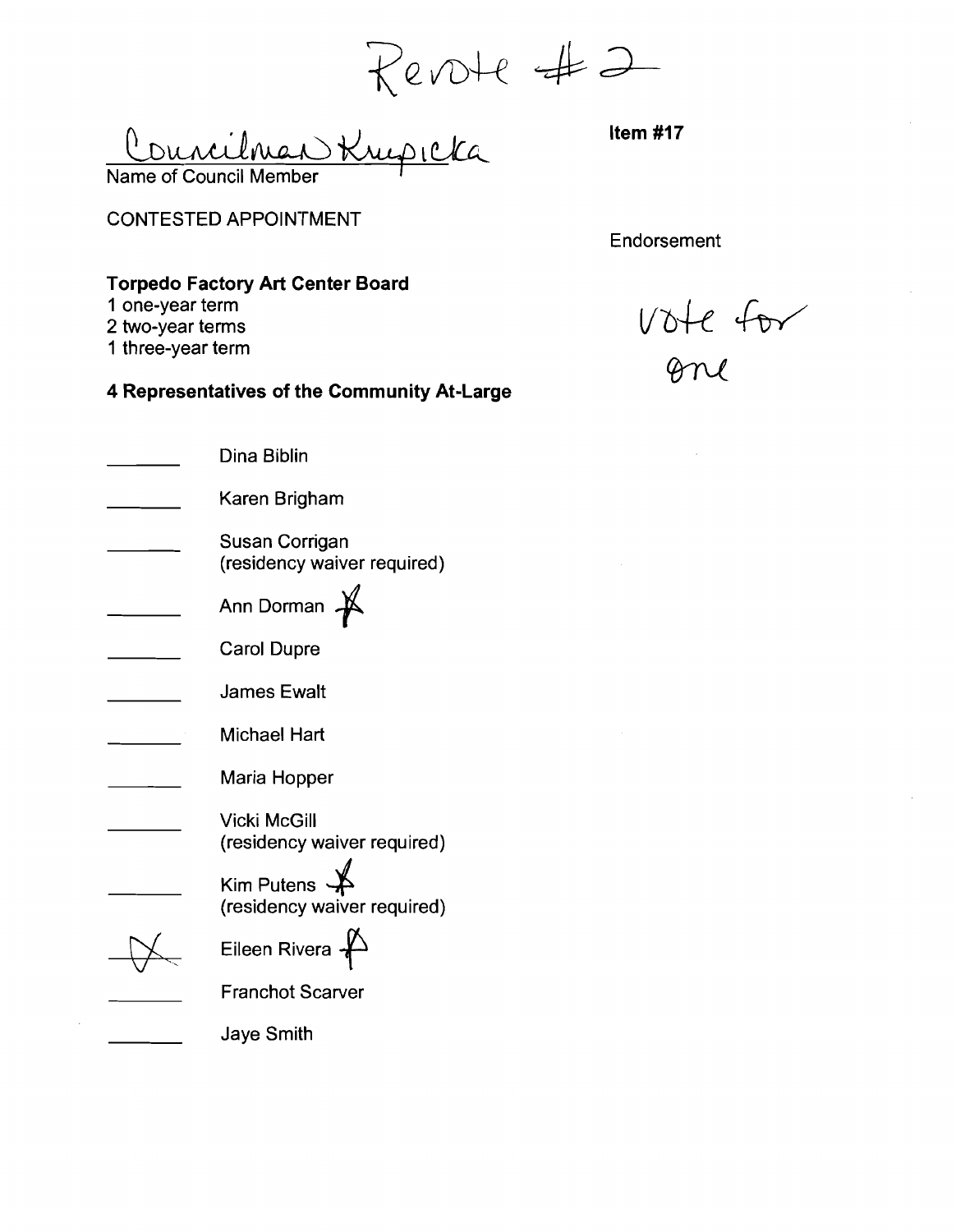**CONTESTED APPOINTMENT** 

**Endorsement** 

### **Torpedo Factory Art Center Board**

- **1 one-year term**
- **2 two-year terms**
- **1 three-year term**

| Dina Biblin                                        |
|----------------------------------------------------|
| Karen Brigham                                      |
| Susan Comgan<br>(residency waiver required)        |
| Ann Dorman                                         |
| Carol Dupre                                        |
| <b>James Ewalt</b>                                 |
| Michael Hart                                       |
| Maria Hopper                                       |
| <b>Vicki McGill</b><br>(residency waiver required) |
| Kim Putens<br>(residency waiver required)          |
| Eileen Rivera                                      |
| <b>Franchot Scarver</b>                            |
| Jaye Smith                                         |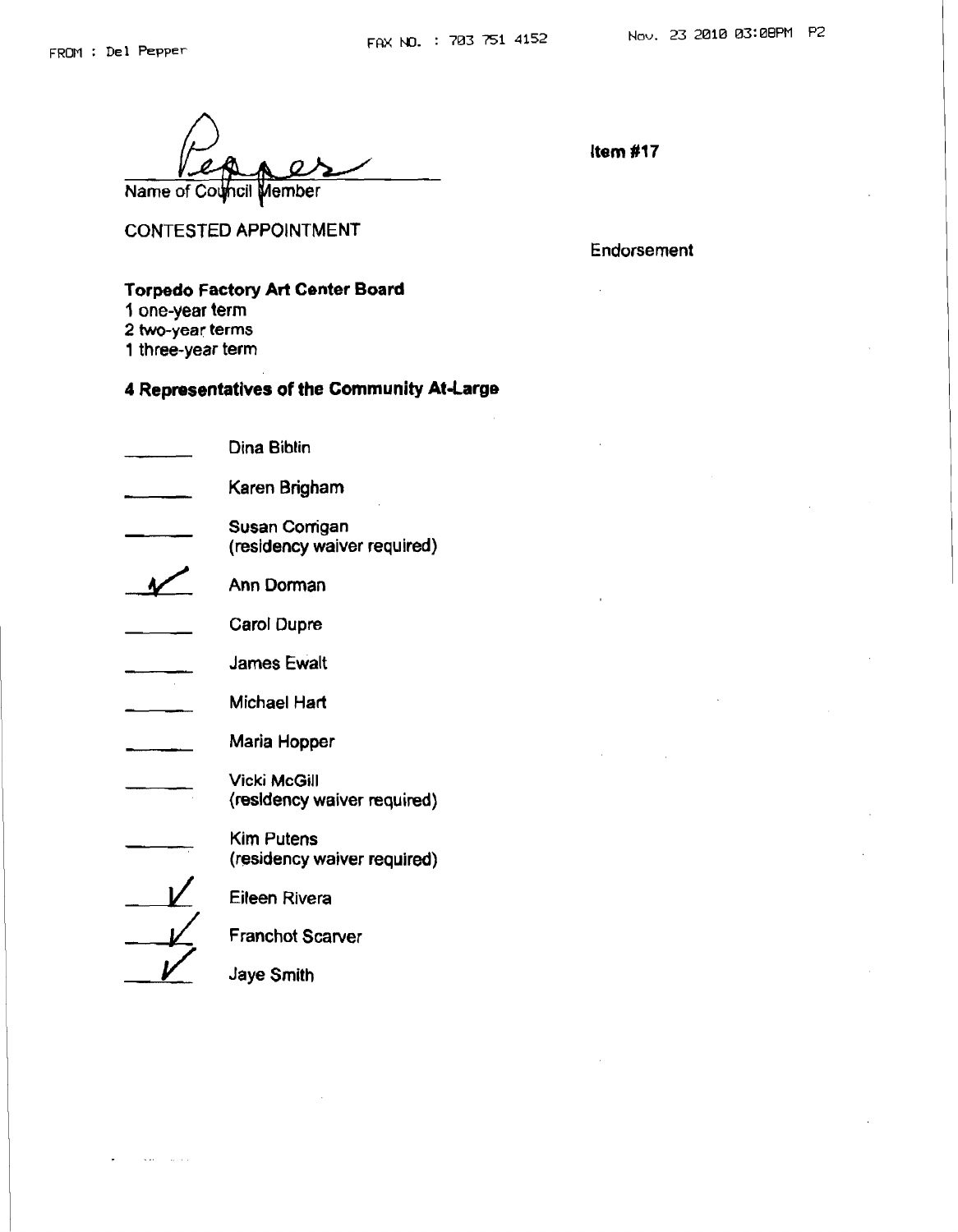ppen

ポク

**Torpedo Factory Art Center Board (continued)** 

**5 Representatives of the Torpedo Factory Artists Association** (such members to be endorsed by the TFAA governing body prior to consideration of appointment by City Council) 2 one-year terms

2 two-year terms

1 three-year term

Penelope Barringer 3-year term<br>
Dawn Benedetto 1-year term **Susan Sanders 2-year term** Penelope C. Barringer, Pres., Torpedo Factory Art Center Penelope C. Barringer, Pres., Torpedo Factory Art Center

Jetas

Penelope C. Barringer, Pres., Torpedo Factory Art Center

Penelope C. Barringer, Pres., Torpedo Factory Art Center

Penelope C. Barringer, Pres., Torpedo Factory Art Center

**1 Representative of the Ar**  (three-year term)

Lisa Schur

Marian Van L

Betsy Anderson (residency waiver required)

Nancy Pane Fortwengler, First VP, Art League Board of Directors

# **I Representative of the Alexandria Commission for the Arts**

(three-year term)

J Donna Fowler Pat Miller, chair, Commission For the Arts

**1 Representative of the Alexandria Convention and Visitors Association Member (Ex-Officio)** 

Stephanie Brown (residency waiver required)

# **1 Representative of the City Manager (Ex-Officio)** /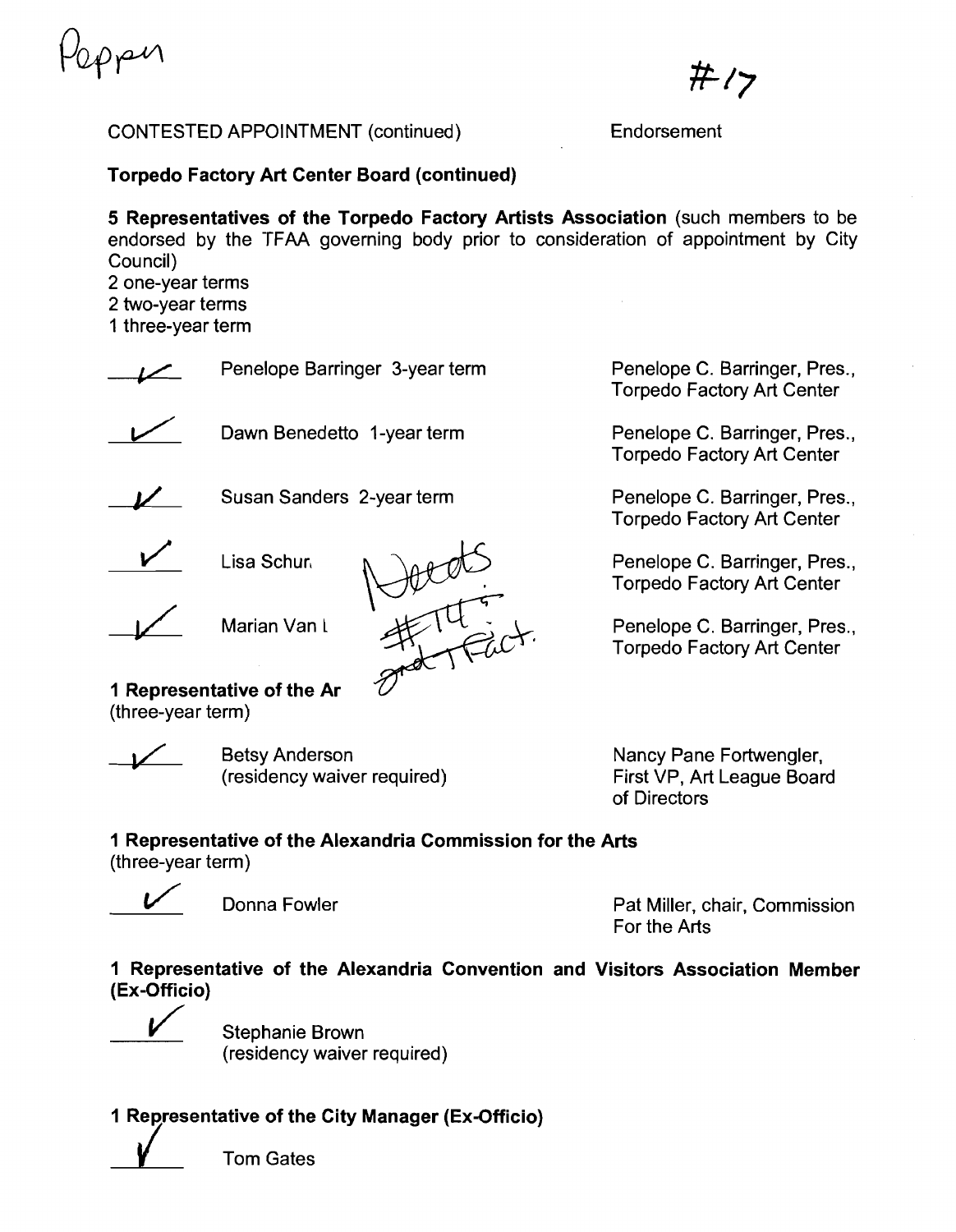Revote #1

Name of Council Member

CONTESTED APPOINTMENT

Endorsement

 $\overline{ }$ 

# **Torpedo Factory Art Center Board**

- **1** one-year term
- 2 two-year terms
- 1 three-year term

| Dina Biblin                                             |  |
|---------------------------------------------------------|--|
| Karen Brigham $\clubsuit$                               |  |
| Susan Corrigan<br>(residency waiver required)           |  |
| Ann Dorman ≱                                            |  |
| <b>Carol Dupre</b>                                      |  |
| James Ewalt $\uparrow$                                  |  |
| <b>Michael Hart</b>                                     |  |
| Maria Hopper                                            |  |
| <b>Vicki McGill</b><br>(residency waiver required)      |  |
| Kim Putens $\rightarrow$<br>(residency waiver required) |  |
| Eileen Rivera $\downarrow$                              |  |
| Franchot Scarver ≱                                      |  |
| Jaye Smith<br>$\mathbf{\ast}$                           |  |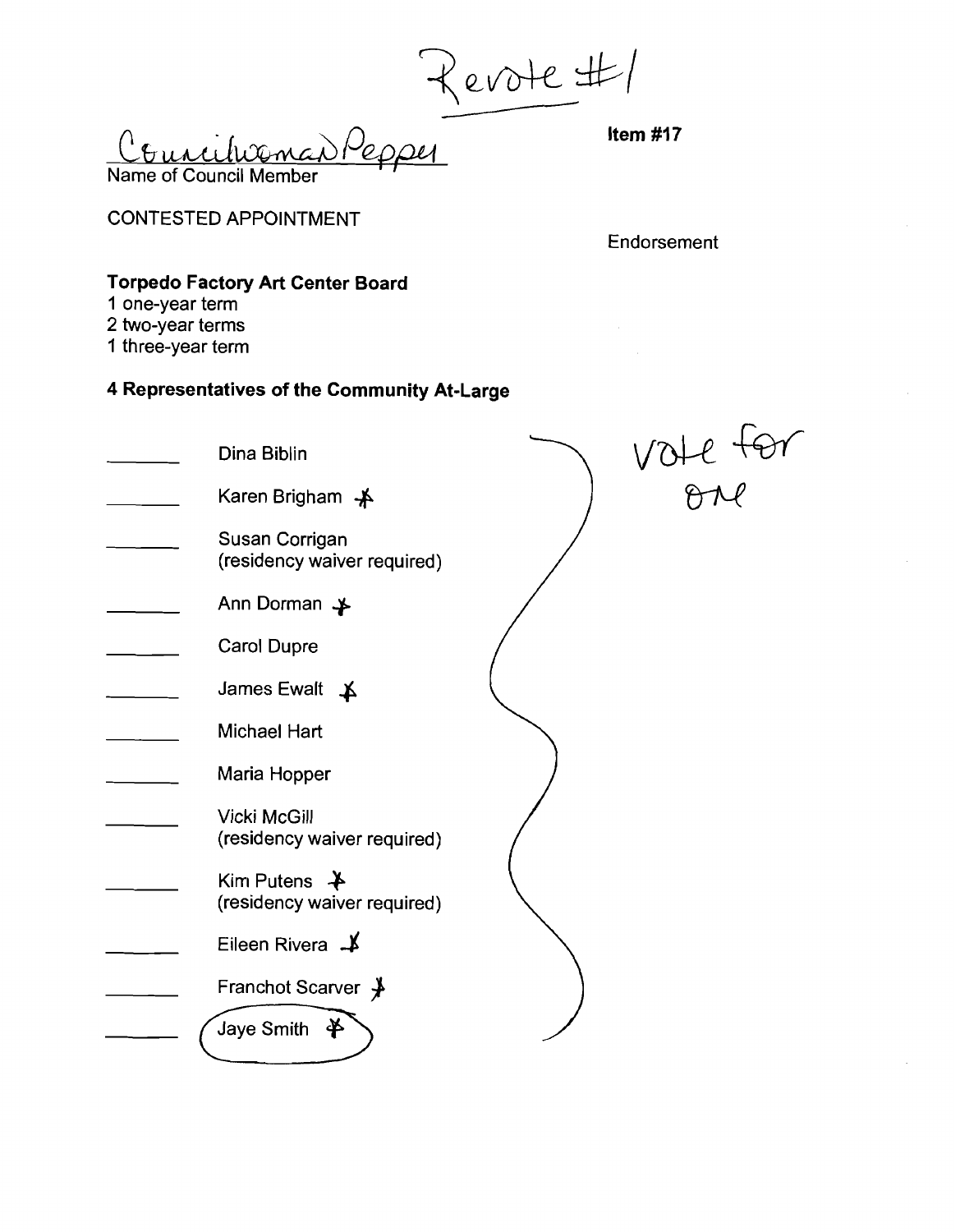Revote #2

Councilcoman Papper Name of Council Member

CONTESTED APPOINTMENT

**Endorsement** 

# **Torpedo Factory Art Center Board**

**1** one-year term

2 two-year terms I three-year term

| Dina Biblin                                            |
|--------------------------------------------------------|
| Karen Brigham                                          |
| Susan Corrigan<br>(residency waiver required)          |
| Arin Dorman                                            |
| <b>Carol Dupre</b>                                     |
| James Ewalt                                            |
| Michael Hart                                           |
| Maria Hopper                                           |
| Vicki McGill<br>(residency waiver required)            |
| Kim Putens $\cancel{4}$<br>(residency waiver required) |
| Eileen Rivera                                          |
| <b>Franchot Scarver</b>                                |
| <b>Jaye Smith</b>                                      |

vote for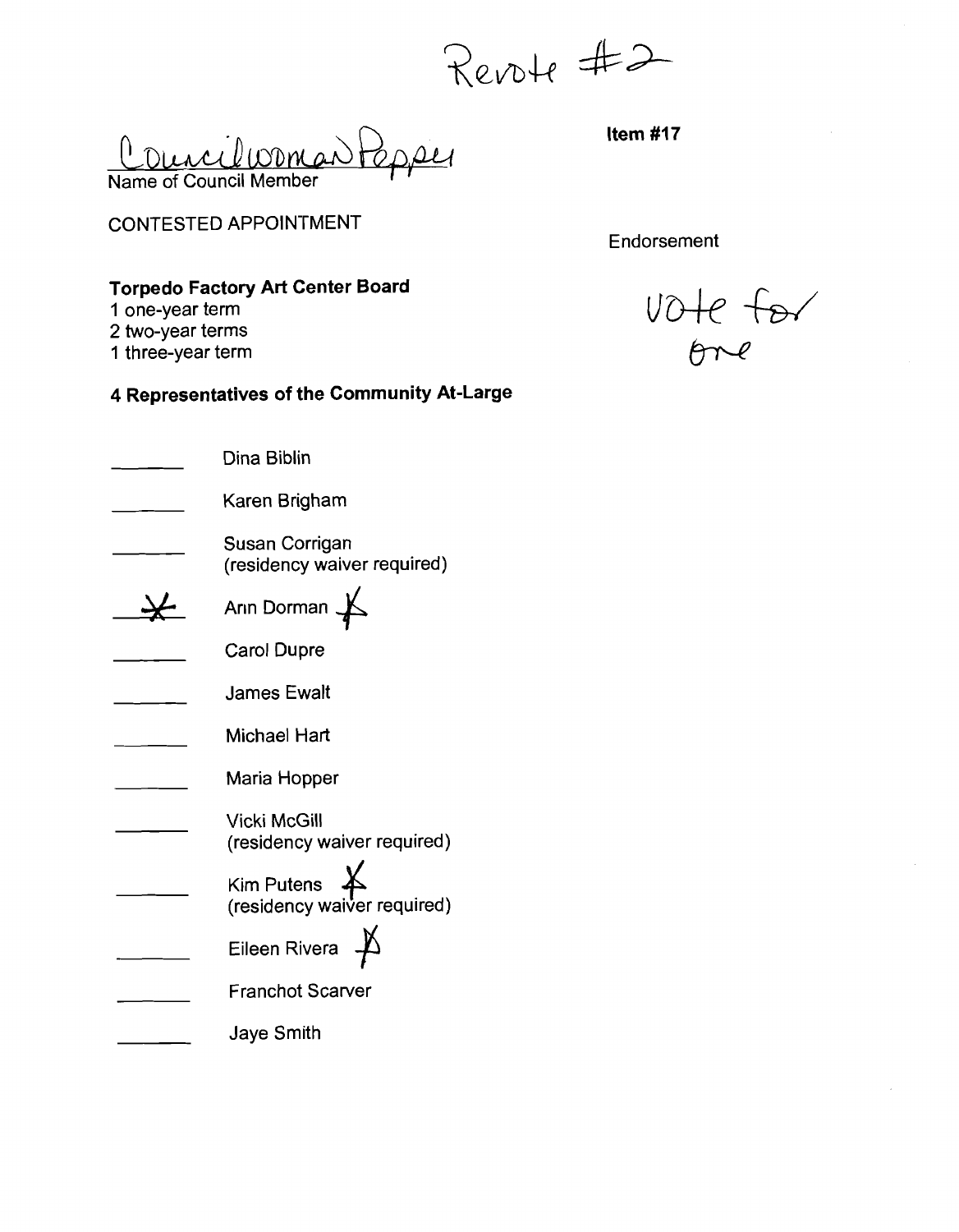



**Torpedo Factory Art Center Board ballot** - **REVISED**  William Euille, KDONLEY, kerry.donley, Frank Fannon, Alicia Hughes, Del Pepper, **Jackie Henderson** to: paulcsmedberg, Beth Temple, Judy Stack, 11/22/2010 03:23 PM Sharon Annear, krupickaaide, Joanne Pyle, nanella, Rob Krupicka, Jerad Ferguson

Attached is a revised ballot for the second page of the Torpedo Factory Board. I failed to list Penelope Barringer and Dawn Benedetto as needing residency waivers. They are two of the five applicants from the Torpedo Factory Artists Association.



torpedo factory art center bd ballot.docx

Jackie M. Henderson City Clerk and Clerk of Council City of Alexandria, Virginia 703 746-3975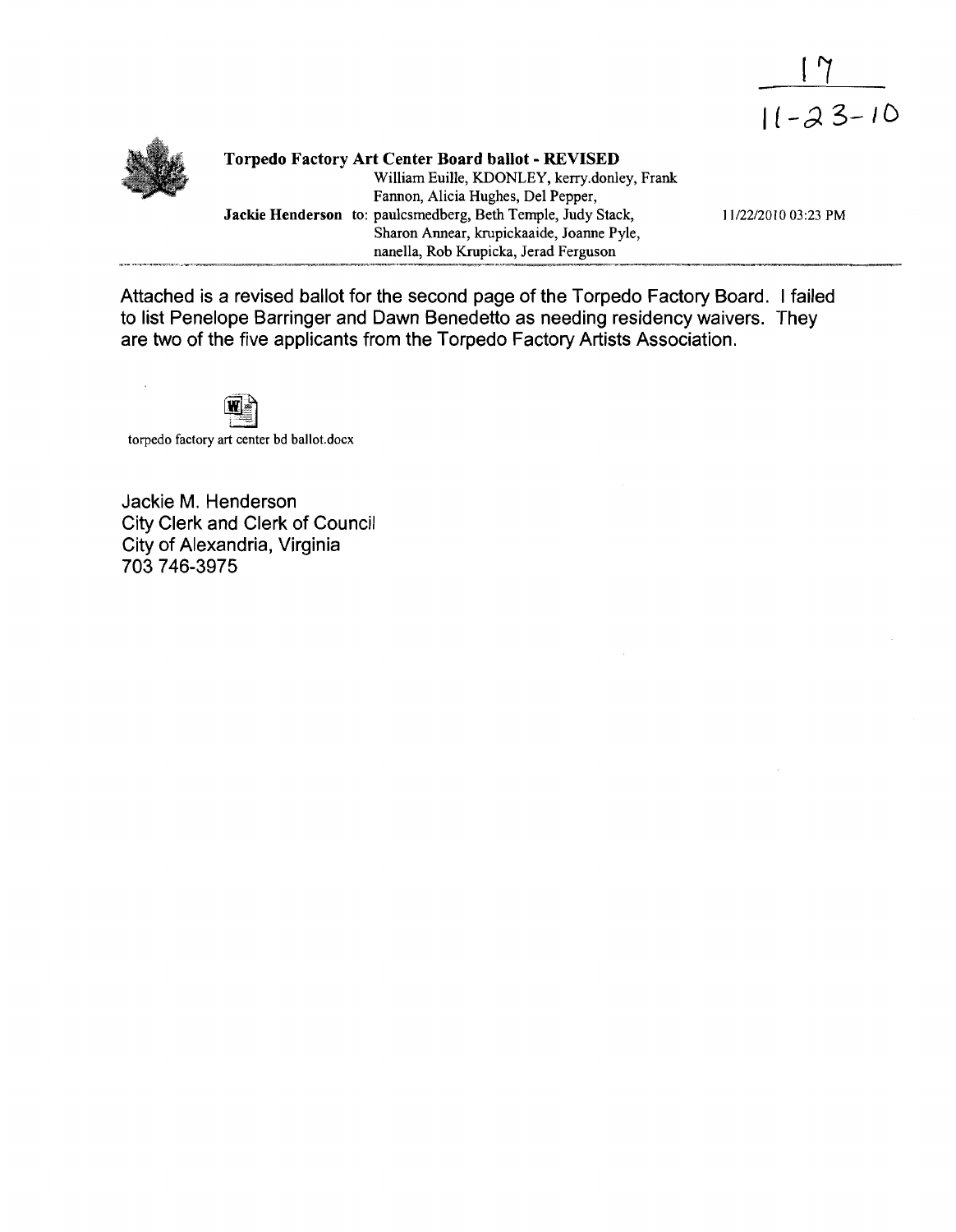# **Torpedo Factory Art Center Board (continued)**

**5 Representatives of the Torpedo Factory Artists Association** (such members to be endorsed by the TFAA governing body prior to consideration of appointment by City Council)

2 one-year terms

2 two-year terms

1 three-year term

| Penelope Barringer 3-year term<br>(residency waiver required) | Penelope C. Barringer, Pres.,<br><b>Torpedo Factory Art Center</b> |
|---------------------------------------------------------------|--------------------------------------------------------------------|
| Dawn Benedetto 1-year term<br>(residency waiver required)     | Penelope C. Barringer, Pres.,<br><b>Torpedo Factory Art Center</b> |
| Susan Sanders 2-year term                                     | Penelope C. Barringer, Pres.,<br><b>Torpedo Factory Art Center</b> |
| Lisa Schumaier 2-year term                                    | Penelope C. Barringer, Pres.,<br><b>Torpedo Factory Art Center</b> |
| Marian Van Landingham 1-year term                             | Penelope C. Barringer, Pres.,<br><b>Torpedo Factory Art Center</b> |

## **1 Representative of the Art League**

(three-year term)

| Betsy Anderson              | Nancy Pane Fortwengler,    |
|-----------------------------|----------------------------|
| (residency waiver required) | First VP, Art League Board |
|                             | of Directors               |

# **1 Representative of the Alexandria Commission for the Arts**

(three-year term)

Donna Fowler **Pat Miller, chair, Commission** For the Arts

# **1 Representative of the Alexandria Convention and Visitors Association Member (Ex-Officio)**

Stephanie Brown (residency waiver required)

# **1 Representative of the City Manager (Ex-Officio)**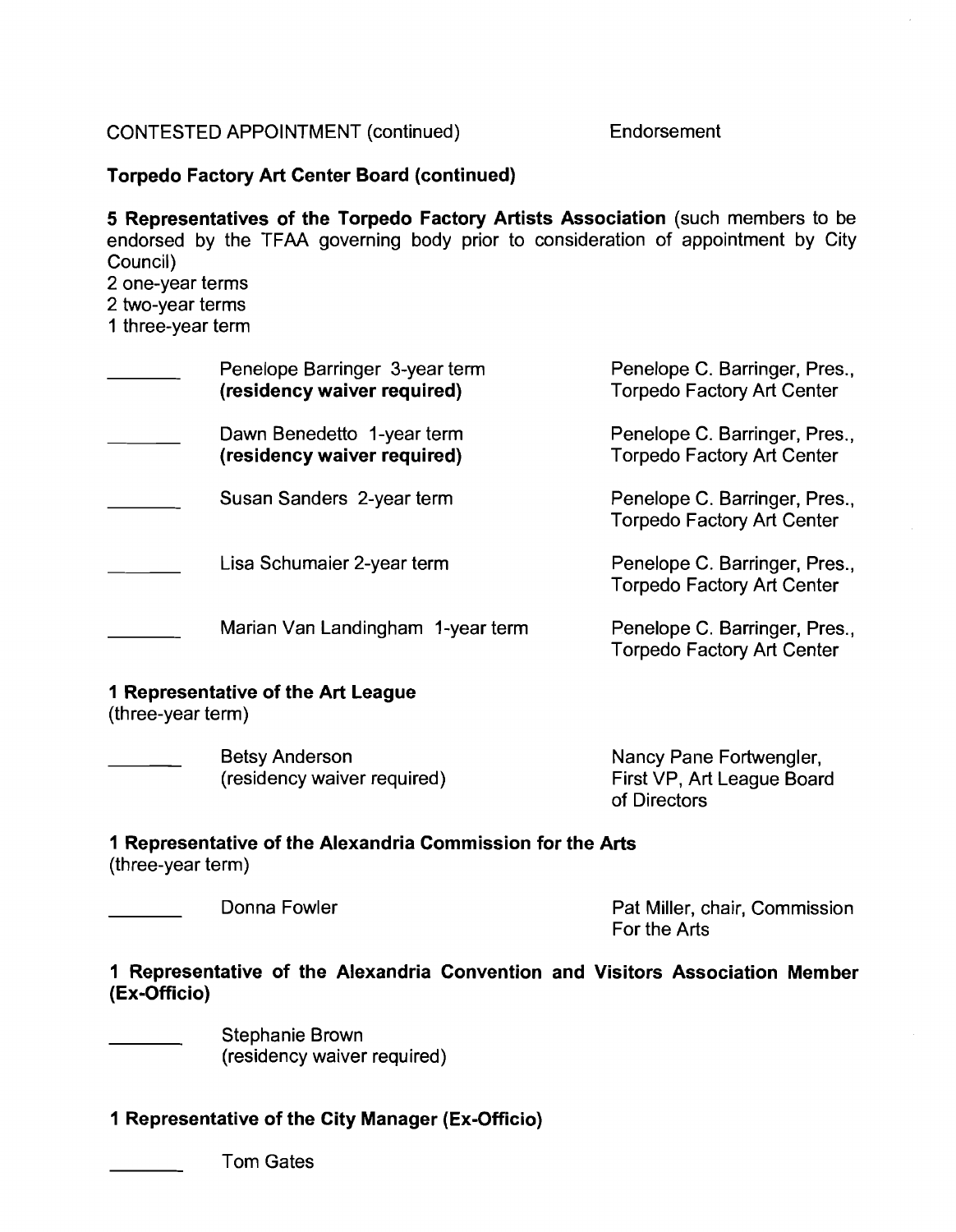



**torpedo factory board srpplication references for Stephanie Brown**  William Euille, KDONLEY, kerry.donley, Frank Fannon, Alicia Hughes, Del Pepper, **Jackie Henderson** *to:* paulcsmedberg, Beth Temple, Judy Stack, 11/22/2010 10:32 AM Sharon Annear, krupickaaide, Joanne Pyle, nanella, Rob Krupicka, Jerad Ferguson

**Below are references to be included with Stephanie Brown's application for the Torpedo Factory Board as the ACVA rep.** 

**Jackie M. Henderson City Clerk and Clerk of Council City of Alexandria, Virginia 703 746-3975**  ----- Forwarded by Jackie Henderson/Alex on 11/22/2010 10:31 AM -----

| From:    | Lora Love/Alex                                                                     |
|----------|------------------------------------------------------------------------------------|
| To:      | Jackie Henderson/Alex@Alex                                                         |
| Date:    | 11/22/2010 08:11 AM                                                                |
| Subject: | Fw: Personal Data Record for Applicants to City Boards, Commissions and Committees |

----- Forwarded by Lora Love/Alex on 11/22/2010 08:12 AM -----

| From:    | Stephanie Brown <sbrown@visitalexva.com></sbrown@visitalexva.com>                      |
|----------|----------------------------------------------------------------------------------------|
| To:      | "Lora.Love@alexandriava.gov" <lora.love@alexandriava.gov></lora.love@alexandriava.gov> |
| Date:    | 11/22/2010 08:05 AM                                                                    |
| Subject: | RE: Personal Data Record for Applicants to City Boards, Commissions and Committees     |

**Lora,** 

**Sorry. I filled it out from home to make sure I met the deadline. Here are references:** 

**Charlotte Hall, 703-684-0580 John Renner, 703-535-1200 Suzanne Cook, (202) 297-6042 Ellen Stanton, (703) 838-1610** 

**Thanks very much, Stephanie** 

**Stephanie Pace Brown President** & **CEO Alexandria Convention** & **Visitors Association 421 King Street, Suite 300** ( **Alexandria, VA 22314 703-746-3302** 1 **SBrown@VisitAlexVA.com VisitAlexandriaVA.com**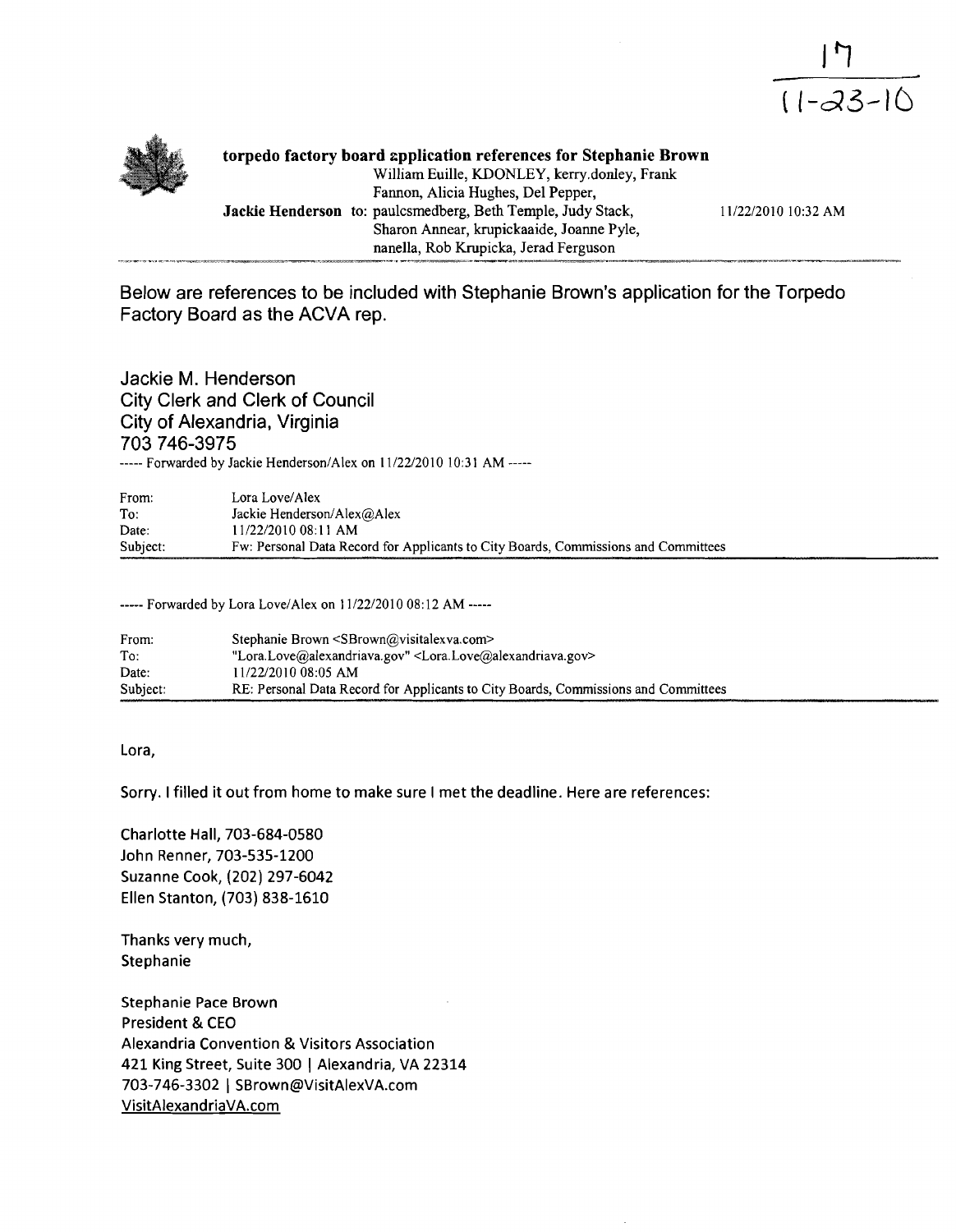**From: Lora.Love@alexandriava.gov [mailto:Lora.Love@alexandriava.gov] Sent: Tuesday, November 09, 2010 9:07 AM To: Stephanie Brown Subject: Fw: Personal Data Record for Applicants to City Boards, Commissions and Committees** 

Good Morning Stephanie,

I have received your application for the Torpedo Factory Art Center Board. The appointments will be made at the November 23, 2010 City Council Meeting and you'll receive your appointment letter within three business days.

If you wouldn't mind supplying me with the names of four references, I'd be happy to fill them in on your application, so we can submit a complete application to Council.

Thank you so much. If you have any questions, feel free to contact me.

Lora Love Boards and Commissions City Clerk's Office City of Alexandria (703) 746-3978

----- **Forwarded by Lora LoveIAlex on 11/09/2010 09:OO AM** -----

**From: <CityMaiI@alexandriava.gov>** 

**To: jackie,henderson@alexandriava.gov, gloria.sitton@alexandriava.gov, lora.love@alexandriava.gov** 

Date: 11/09/2010 05:51 AM

**Subject: Personal Data Record for Applicants to City Boards, Commissions and Committees**